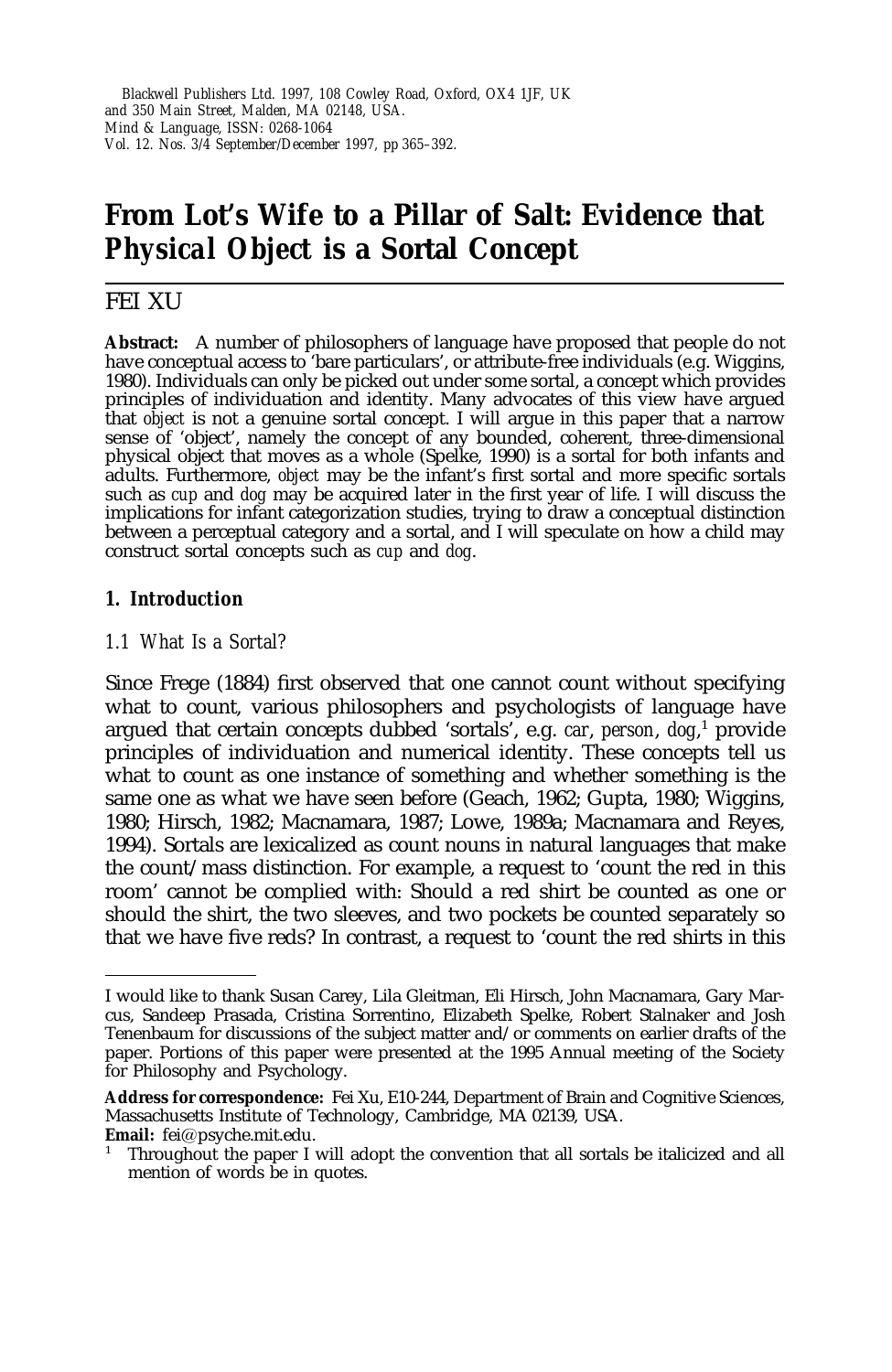room' will receive a definite answer: a red shirt (with its sleeves and pockets) should be counted as one shirt, not two. Hence the count noun 'shirt' gives us the principles for what to count as one shirt whereas the adjective 'red' does not provide principles of counting. In general, other predicates besides count nouns, e.g. verbs or adjectives, do not serve the logical function of providing principles of individuation. We cannot count 'sleeping' or 'blue' unless we mean, e.g. count the *naps* you took or the blue *birds*.

Sortals also provide principles of numerical identity. We cannot ask the question 'is this the same  $X'$  without using a sortal to specify what  $X$  is. When a dog dies, even though we can trace a spatiotemporally connected path from the dog to its body, we nevertheless decide that the dog has gone out of existence. Your dog and the neighbour's dog are two different dogs whereas a certain puppy and a certain grown dog may be the same dog. Again, adjectives and other grammatical categories do not provide such principles of identity. For instance, the question whether something is 'the same red' does not have a definite answer unless we mean 'the same *shade* of red' or 'the same red *sweater*'—count nouns such as 'shade' and 'sweater' provide the principles of identity.

# *1.2 Some Fundamentals of a Logic of Sortals*

The fact that these logical functions are uniquely fulfilled by natural language count nouns has led some philosophers of language to develop a logic of sortals (Gupta, 1980; Wiggins, 1980; Macnamara and Reyes, 1994 among others). The fundamental tenet of a logic of sortals is *there are no bare particulars*; we cannot enumerate or trace identity without the support of a sortal. 'Bare particulars' are the alleged individuals that have no properties of their own whatsoever but still serve as entities on which to hang properties. Suppose someone is pointing at some part of the visual scene and uttering the word 'that'. The demonstrative 'that' may refer to a bare particular. It does not pick out an individual for which we can trace identity over time. We may be able to figure out that the person intends to pick out part of the visual scene with a table present, but we would not know whether the person is pointing to the table, a colour patch of the table, the millions of molecules of the table, or the table plus the dish that is sitting on it. The logic of sortals contrasts with standard model-theoretic semantics, in which the logical form for 'Some person is tall' in predicate calculus is ' $\exists x$  (person (x) & tall (x))'. In this formulation, x is a bare particular—it is an individual with no properties of its own but it still supports properties such as 'being a person' or 'is tall'. The champion of the logic of sortals denies that we have conceptual access to bare particulars.<sup>2</sup>

The reviewers of an earlier version of this paper pointed out to me that standard modeltheoretic semantics is an all-purpose tool and it should not be accused of having any inbuilt metaphysical bias to 'bare particulars'. However, if a semantic theory intends to be psychologically real, the formalisms of standard model-theoretic semantics do carry with them the commitment to bare particulars.

*Blackwell Publishers Ltd. 1996*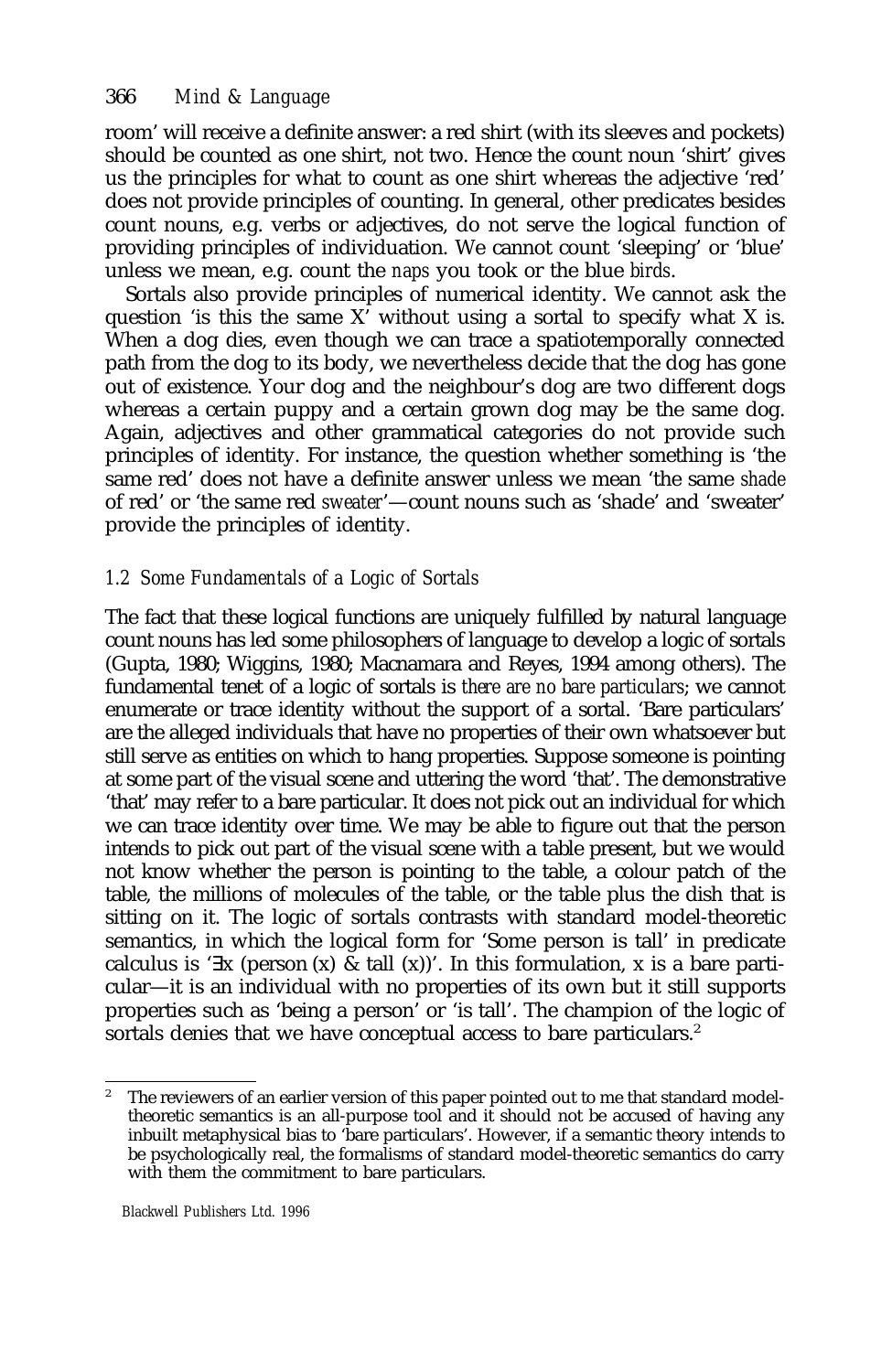Besides the stricture against bare particulars, three other important tenets of a logic of sortals are relevant to the present discussion. First, a principled distinction should be made between count nouns and other grammatical categories; second, the principles of individuation and identity supported by sortals cannot be reduced to some basic notion of spatiotemporal continuity; third, within the class of sortals, a distinction should be made between substance and stage (or phase) sortals.

Consider first the distinction between count nouns and other grammatical categories. Count nouns denote kinds which provide principles and criteria for individuation and identity whereas other grammatical categories do not. Adjectives and other predicates are predicates of the individuals sorted by count nouns; their interpretations often depend on which count nouns they are predicated of, e.g. 'good' as in 'a good person' means something rather different from 'good' as in 'a good thief'.

Second, principles of individuation and identity provided by sortals may override our basic criteria of identity based on spatiotemporal continuity. To borrow an example from Hirsch (1982): A car consigned to a crusher follows a spatiotemporally continuous path in the crushing process and it gradually becomes a pile of metal and plastic, but nevertheless at some point, we decide that the car has gone out of existence. This is because the sortal *car* provides the criteria for what counts as a car.

Third, there is a distinction between substance and stage (or phase) sortals (Wiggins, 1980). In a nutshell, a count noun is a substance sortal if instances of the sortal it denotes cease to exist when they cease to be members of the sortal, e.g. *person*, *dog*, *tree*, *car*. In other words, substance sortals satisfy the condition that once something is no longer an X, it is also 'no longer'. For example, when a person dies, he ceases to be a member of the sortal *person* and he goes out of existence. Hence 'person' is a substance sortal. Substance sortals contrast with phase sortals such as *baby* or *tadpole*, which do not have this property—a baby does not cease to exist when she grows up even though she or he is no longer a member of the sortal *baby*. Similarly, a tadpole does not cease to exist when it becomes a frog although it is no longer a member of the sortal *tadpole*. For Wiggins (1980), only substance sortals stand for genuine kinds in a metaphysical sense.

A logic of sortals has been offered as an alternative for formalizing natural languages such as English. As mentioned above, standard model-theoretic semantics posits bare particulars, i.e. attribute-free individuals. Recently, Macnamara and Reyes (1994) have argued that in order to have a psychologically real semantics, we need a better formalism for a natural language like English, which would take into account the fact that individuals have to be typed by sortals. For example, the logical translation for 'the man is tall' is better represented as '∃ (x: man) (tall (x: man))'—to be read as 'There is a man such that he is tall'. In this formalism, there is no x that stands by itself without the support of a sortal such as *man*. The grammatical distinction between 'man' and 'is tall' is also respected in that the interpretation of the predicate 'tall' now depends on which sortal it modifies. Employing a branch of mathematics,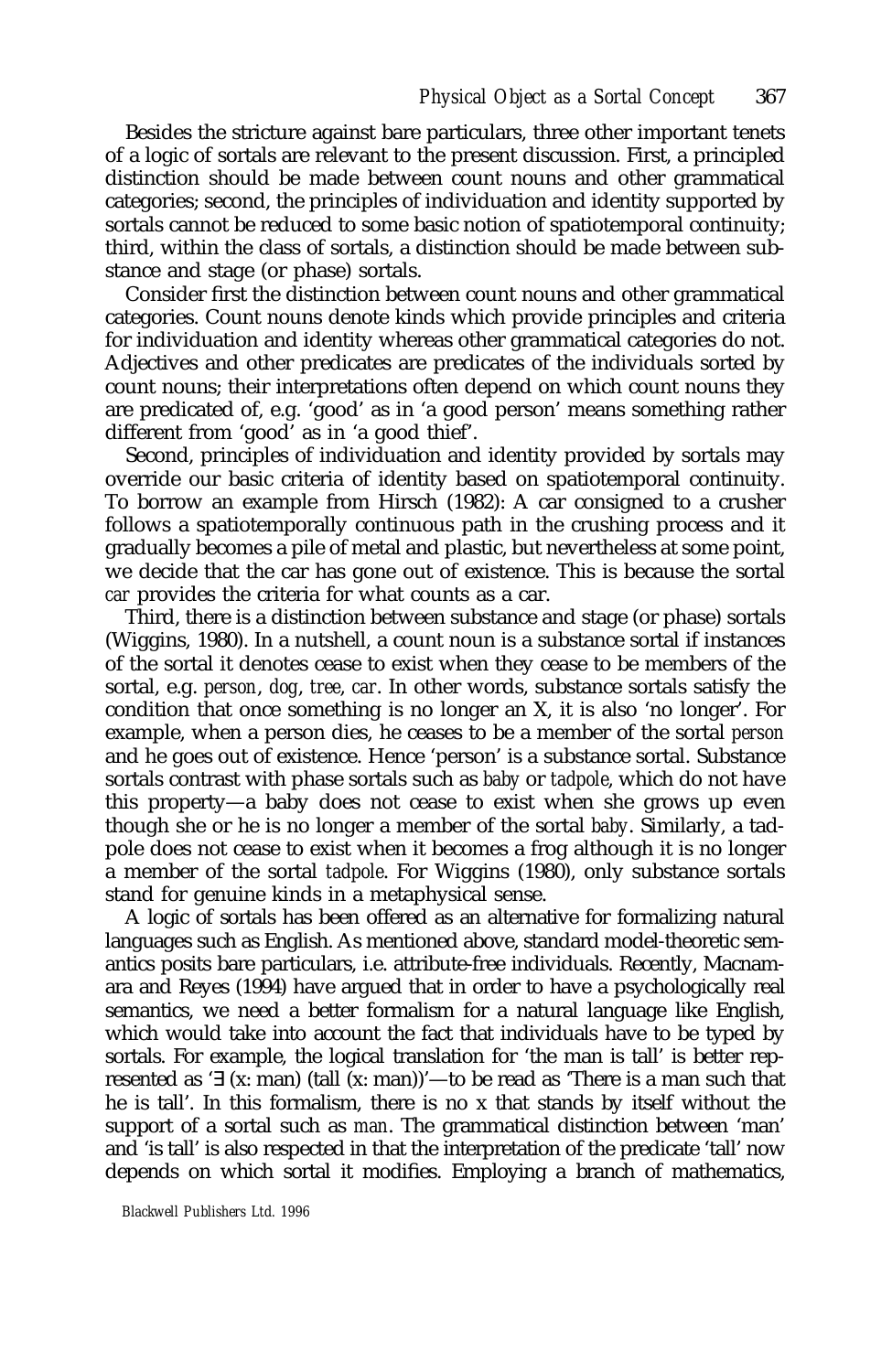namely category theory, Macnamara, Reyes, and their colleagues have developed a detailed theory of kinds/sortals. Their system of kinds is a system of underlying maps among kinds, instead of the standard formulation of kinds as class inclusions (see Macnamara and Reyes, 1994, for details).

# *1.3* Object *and* Thing*: Candidate Bare Particulars or General, Universal Sortals?*

It is crucial for sortal theorists such as Macnamara that people have no conceptual access to bare particulars. If they did, we would not need a logic of sortals to represent the semantics of natural languages: All count nouns as well as other grammatical categories could then be construed as predicates of these bare particulars.

Bare particulars may be devastating for the sortal approach to semantics, but even a general, universal sortal, as sortal theorists believe, would cause serious damage. Finding a general, universal sortal entails that all other sortals, e.g. *dog* or *car*, would be dispensable because they could be construed as predicates of this general, universal sortal. Note this would be a rough equivalent of finding a bare particular—other count nouns as well as predicates such as verbs and adjectives would be construed as predicates of this general, universal sortal. If such a general sortal existed, we would not need to draw a sharp line between count nouns and other grammatical categories, and predicate calculus could be only slightly modified in order to represent natural language semantics: We could replace the xs with this general sortal.

One might ask why the sortal theorists insist on *dog*, *tree* and *person* being the right level of specificity for sortal-hood. Implicitly or explicitly, all sortal theorists agree that a sortal should provide a satisfactory answer to the question 'What is it' (Wiggins, 1980). *Dog*, *tree* and *person* certainly fulfil this requirement. Furthermore, the psychological literature on kind concepts suggests that these 'basic-level' sortals enjoy a privileged psychological status (Rosch et al., 1976).

A first glance at a natural language such as English, however, seems to give us some candidates for either bare particulars or general, universal sortals. Count nouns such as 'object', 'thing' or 'entity' give the appearance of being either individuals that have no properties of their own but still serve as individuals on which to hang properties, or general sortals that other specific sortals (e.g. *dog*, *car*) may be predicates of.

Not surprisingly, sortal theorists have argued that 'object', 'thing' and 'entity' are not sortal concepts. For example, Wiggins (1980) says, 'For a formal concept like *entity* or *substance* has no autonomous individuative force of its own, and must be variously supplemented, wherever it appears in contexts of identification, according to the kind of the individual in question' (p. 63). '*Material object* is now ruled out from sortal status, and so are other dummy substantives, . . .' (p. 64). That is, Wiggins explicitly denies that 'object' and 'entity' are sortals.

Three types of arguments have been put forth against 'object' or 'thing' being a sortal. The first type is that natural language terms such as 'object'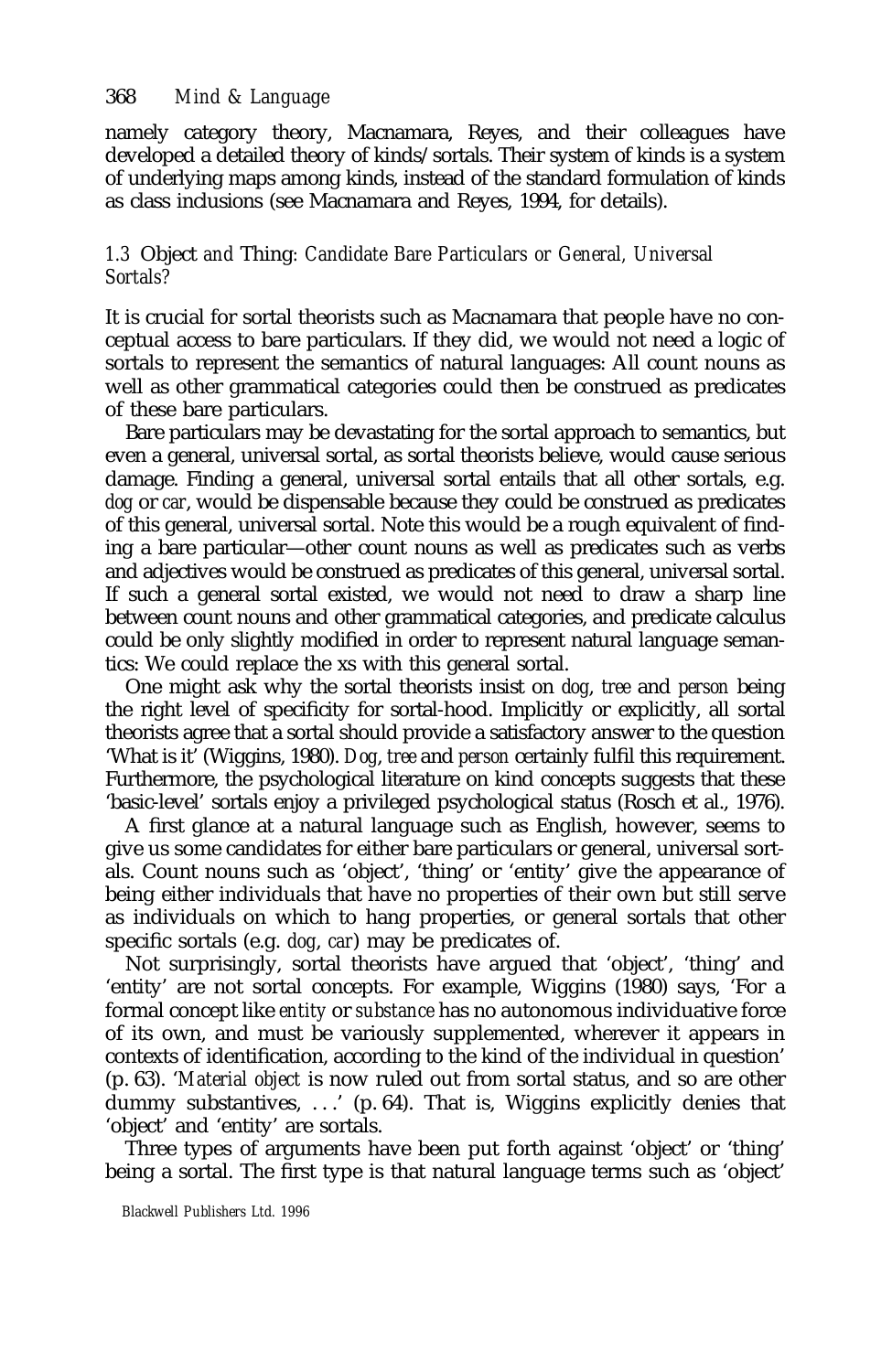or 'thing' do not provide principles of individuation (Wiggins, 1980; Macnamara, 1987, 1994; La Palme Reyes et al., 1994). Macnamara (1994) says it clearly: 'We cannot conceptually grasp an individual in a universal kind supposedly denoted by the count noun "thing" or "object"' (p. 20). The reason is that 'thing' or 'object' does not tell us what to count as one instance. If you were to count the things in the room, you might count the chair as a chair, four legs, plus one top. Hence six things altogether! Similarly, Hirsch (1982) claims that at least the broadest sense of the word 'object' is not a sortal: 'There may possibly be a completely permissive sense of the word "object" which applies in fact to any aggregate of matter, however spatially discontinuous' (p. 97). This sense of 'object', or even the sense of the 'object' that applies to any arbitrary continuous portion of matter, certainly does not give us countable individuals.

The second type of argument is that 'object' or 'thing' does not provide principles of numerical identity. The Old Testament (Genesis, chapter 19) tells the story of Lot's wife. Lot and his wife were told by the Lord 'Escape for thy life; look not behind thee. . . . Then the Lord rained upon Sodom and upon Gomorrah brimstone and fire from the Lord out of heaven. . . . But his wife looked back from behind [Lot] and she became a pillar of salt.' Wiggins (1980) claims that in this process, nothing persisted through time: Lot's wife ceased to exist and a pillar of salt came into being. According to Wiggins, there is no sortal concept, e.g. *object* or *thing*, that could answer the question of 'same what?' for Lot's wife and the pillar of salt. He argues that short of inventing a sortal concept *woman-pillar*, 'certainly there is no substantial sortal, . . . suitable to cover the identity between Lot's wife and the forty foot pillar of salt that is still to be encountered even now on the Jebel Usdum near the Dead Sea' (p. 61). The difficulty with *object* or *thing* as candidate sortal concept in Lot's story, as I understand Wiggins, arises from the fact that in this story, an entity starts off with the persistence principle of one kind (i.e. *woman*), then exchanges that principle for the persistence principle of another kind (i.e. *pillar of salt*). In addition, Wiggins believes that the story of Lot's wife is incoherent because it violates actual laws of nature.

Finally, terms such as 'object' or 'thing' may be less good candidates for answering the question 'what is it?'. If one were to ask the question 'what is it?', an answer such as 'a cup' or 'a person' would suffice. But if the answer were to be 'a thing' or 'an object', we still would not have any idea what that thing is! It is peculiar that 'object' and 'thing' are nevertheless lexicalized as count nouns even though they don't seem to behave in the same way as most other count nouns, i.e. they are not used to answer the question 'what is it?'. One explanation may be that these nouns are place-holders and not true sortals.

Although the English words 'object' and 'thing' may not be sortals, as argued above by philosophers of language, I will argue in this paper that for both adults and young infants, there is nonetheless a sortal, *physical object*, which is more general than *person*, *car* or *tree*. A physical object is defined as any three-dimensional, bounded entity that moves on a spatiotemporally continuous path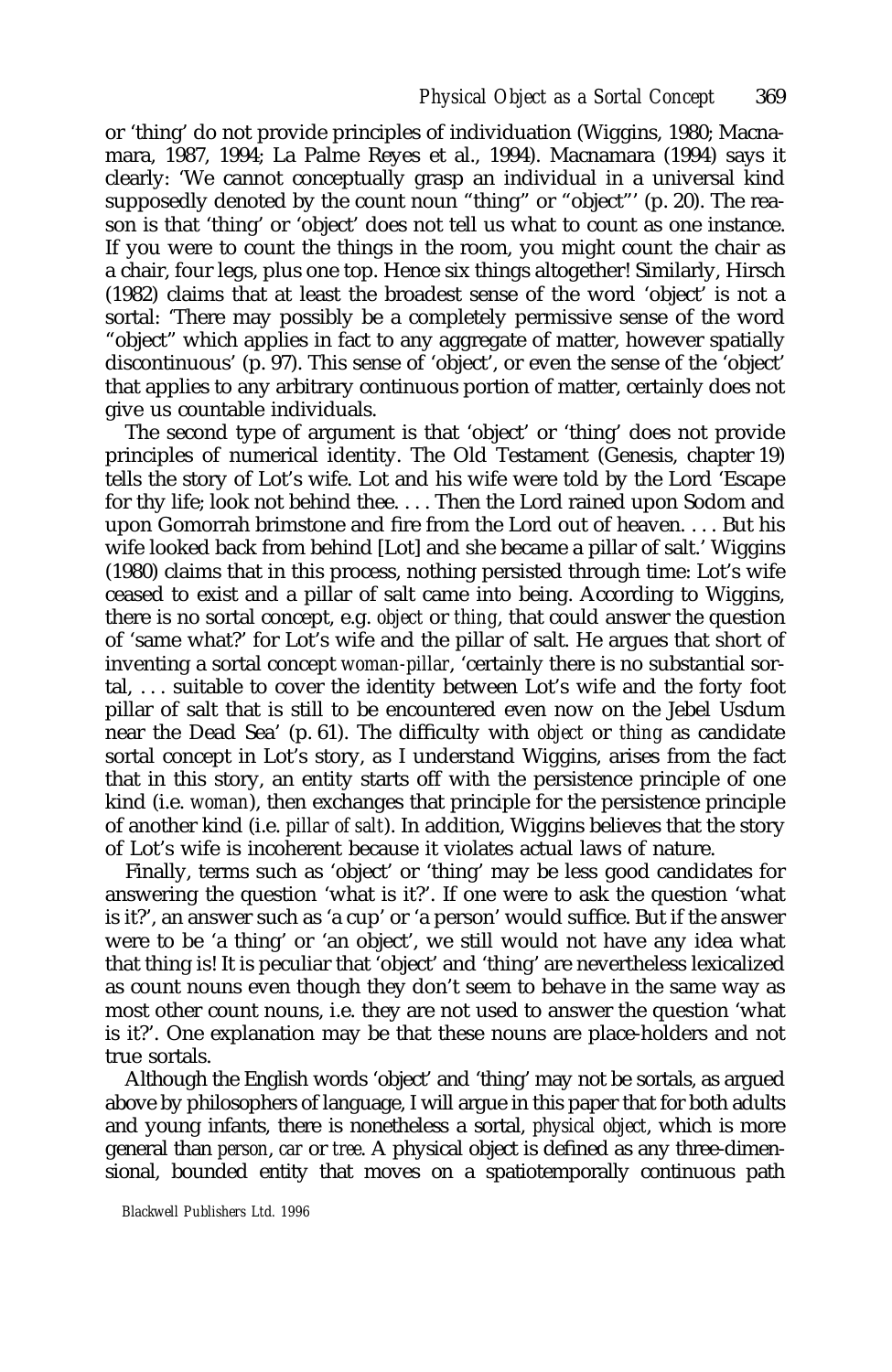# 370 *Mind & Language*

(Spelke, 1990; see also Jackendoff, 1983). The English word 'object' has multiple senses; this concept of physical object corresponds to one of the senses. In the rest of the paper, I will defend the claim that *physical object* (that is, one sense of the English word 'object') is a sortal. Section 2 provides evidence that *physical object* is the first sortal for young infants. Section 3 provides evidence that *physical object* is a sortal for adults and that the aforementioned arguments against 'object' being a sortal may be remedied. Section 4 discusses the relation between *physical object* and other more specific sortals. Section 5 discusses the advantages of building *physical object* as infants' first sortal concept and finally, in Section 6, some possible learning mechanisms which would allow infants to construct more specific sortals are discussed.

# *2. Evidence from Infants:* **Physical Object** *as Their First Sortal*

The philosophical literature on numerical identity generally agrees that any explication of the concept of identity should satisfy Leibniz's Law (with the exception of relativists such as Geach): If x is identical to y, x and y should have exactly the same properties. Although Leibniz's Law is logically necessary and sufficient for numerical identity, it does not give us a psychological notion of how things persist through time and space. A psychologically real explication of the concept of identity, however, should include people's criteria for persistence over time, that is, how people decide whether something is the same one they have seen before.

Our criteria for individuation and identity of physical objects may be roughly divided into two types: spatiotemporal information and property/ kind (or sortal) information. The spatiotemporal criteria include the following generalizations: (1) one object cannot be at two places at the same time; (2) two objects cannot be at the same place at the same time; (3) objects travel on spatiotemporally connected paths. No object can move from point A to point B without traversing a continuous path in between; if some object appears to have travelled on a spatiotemporally discontinuous path, people judge that there must be two objects involved. The property/kind criteria include the following generalizations: (1) upon seeing a member of a kind now (e.g. a cup) and a member of a different kind (e.g. a dog) at a later time, we infer there are two numerically distinct entities; (2) upon seeing a member of a kind now (e.g. a red block) and a member of the same kind with a different property (e.g. a blue block) at a later time, we (often) infer there are two numerically distinct entities. Note that the spatiotemporal criteria apply to all physical objects, regardless of kinds of object. The property/kind criteria, on the other hand, are kind-relative. Certain property changes signal a change in identity only within certain kinds of objects. For example, if you see a small chair in the corner now and a big chair there later, you infer that there are two numerically distinct chairs. But if you see a small plant in the corner now and a larger one there a few months later, it is not necessarily the case that there are two distinct plants. One way to see what sortals adults or infants represent is by probing what criteria they use in individuation and identity judgments.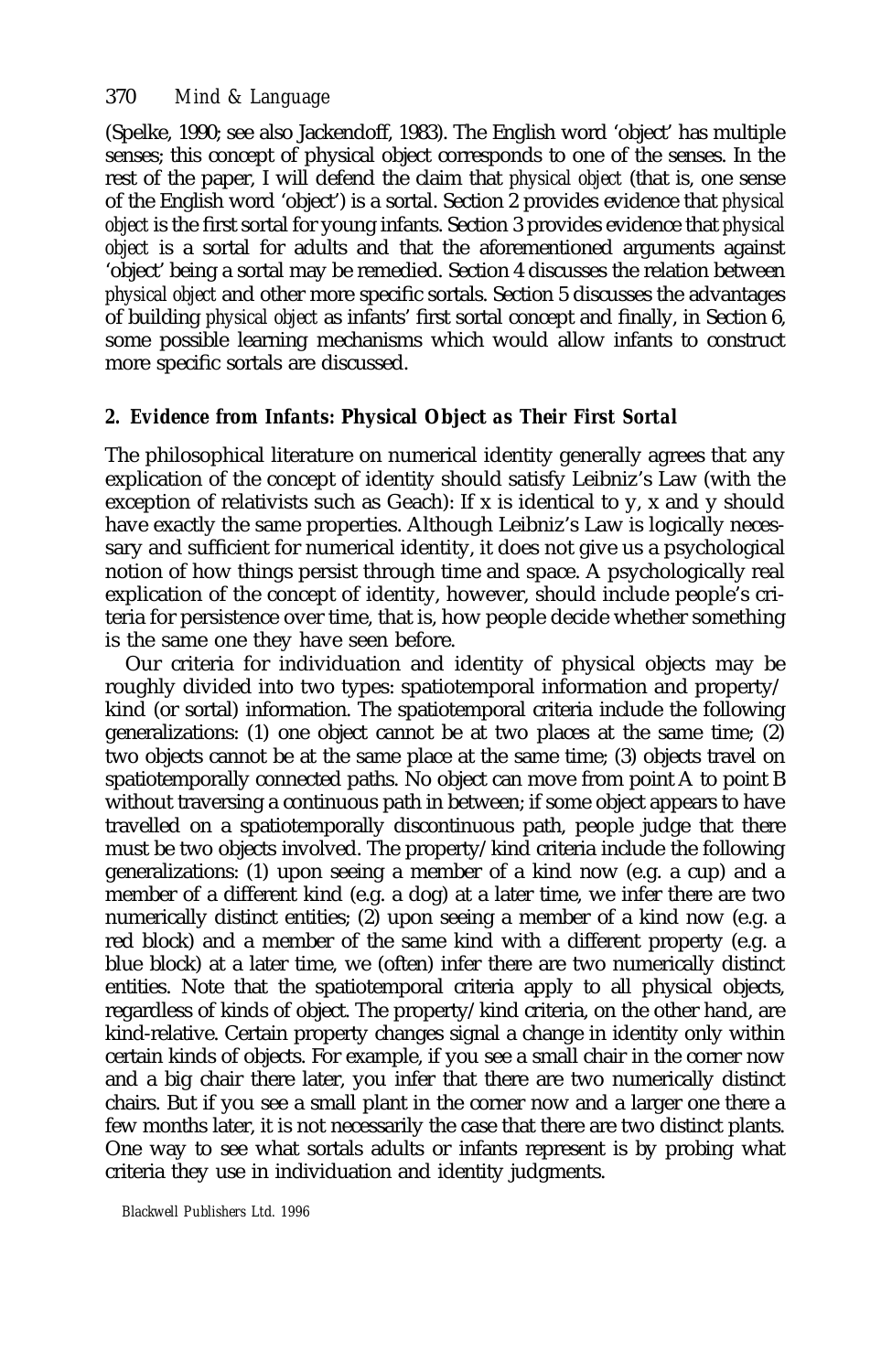## *2.1 Evidence for* Object *as a Sortal in Infancy*

Psychological investigations have focused on what criteria are employed for individuating objects and deciding whether something is the same one as seen before. Piaget and T.G.R. Bower first raised these questions with young infants. Bower (1974/1982) presented some experimental evidence that very young infants use spatiotemporal rules to trace identity, but that before 5 months of age they do not use property differences to infer change of identity. In addition, he claimed that infants were guided by different spatiotemporal rules from adults: for infants, stationary and moving objects are numerically distinct. Bower employed a visual tracking paradigm in these studies. The rationale for the method was that if the infants detected something unexpected or novel, their tracking behaviour would be interrupted. In one experiment, infants learned to track moving objects by turning their heads. In the test trials, the moving objects would suddenly stop. Bower found that infants kept turning their heads when the object stopped. He interpreted these results as showing that the infants thought that the moving object would continue to move along its path and the stationary object (which was moving until it stopped suddenly) was a different object. In the second experiment, Bower tested whether infants used property differences to establish object identity. A moving object, say a bunny, would disappear behind a screen, then another object, say a ball, would appear from behind the screen. Bower found that young infants kept tracking the new object and did not look back to the screen. He interpreted these results as showing that infants did not make the inference that the ball was a different object from the bunny. By 5 months of age, however, infants looked back at the screen. Bower interpreted this as indicating that infants realized that the ball and the bunny were two different objects and the bunny must have stayed behind the screen.

There are a number of serious methodological flaws in these experiments: the failure to stop head turning in the first experiment may be due to the fact that young infants do not have very good neck control at this age and hence cannot inhibit the head-turning motion when the object stops; the failure to look back at the screen in the second experiment could be due to a similar factor, or alternatively, it could be due to the fact that the infants were well aware that the ball was a different object from the bunny, but kept tracking because of its novelty. Furthermore, a number of researchers either failed to replicate Bower's findings or found that the looking back behaviour was a function of the speed at which the objects were moving but not a function of the property differences; that is, the looking back behaviour occurred equally often when the same object as opposed to a different object emerged from behind the screen (Muller and Aslin, 1978; Meicler and Gratch, 1980; Gratch, 1982).

In sum, Bower's experiments do not give us any clear evidence about infants' criteria for object identity. However, his conjecture that infants use spatiotemporal information before using property information to trace identity may be on the right track. There is now considerable evidence in the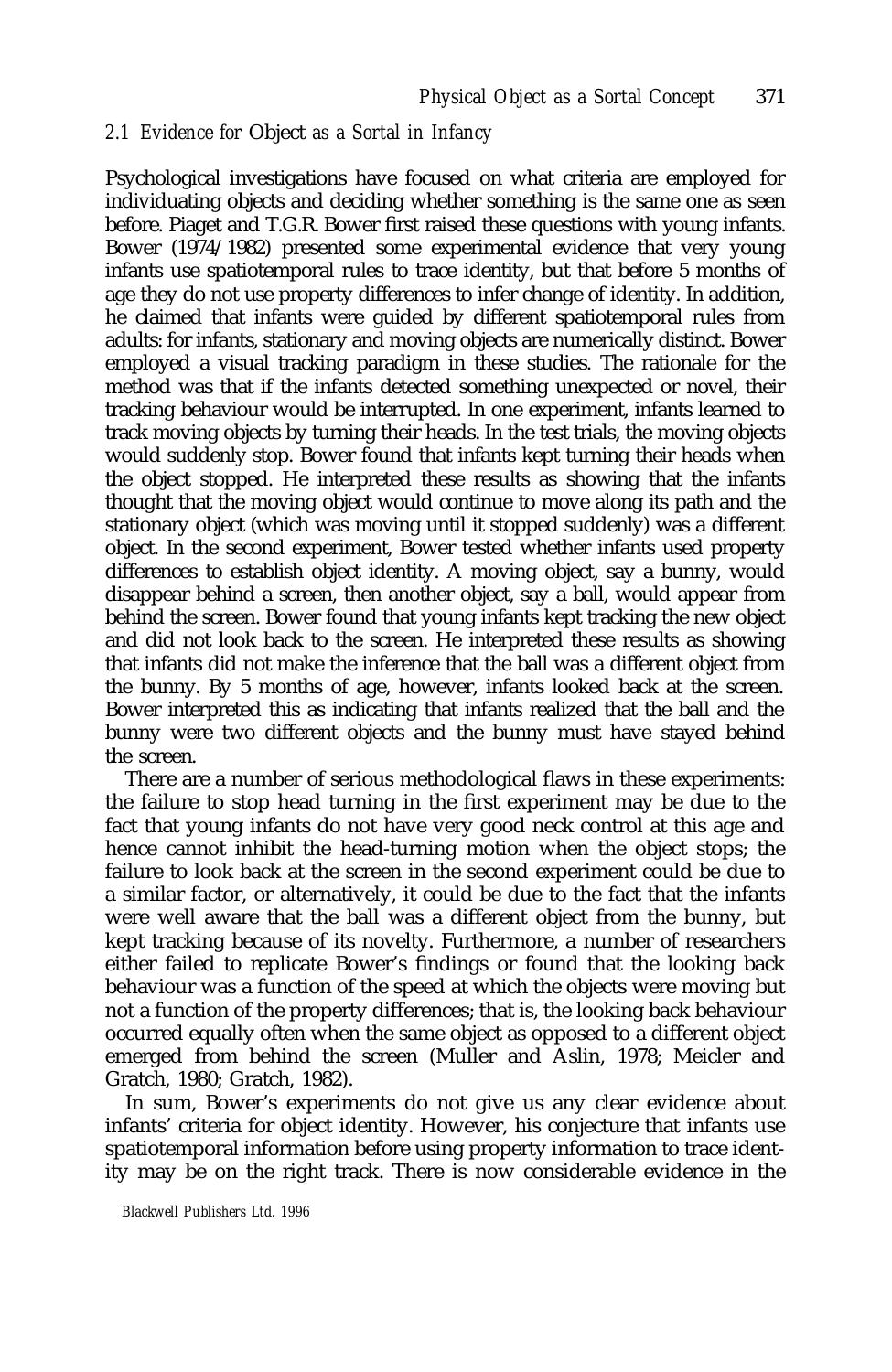

#### Discontinuous Condition

*Figure 1 Schematic representation of the Spelke et al. (1995) experiment*

infant cognition literature suggesting that infants as young as 4 or 5 months use all three spatiotemporal generalizations to individuate objects and trace identity, just like adults. But unlike adults, they do not use property/kind information until about 10 to 12 months of age.

In the last decade or so, a methodology has been developed to study the cognitive capacities of pre-verbal infants (Spelke, 1985). In this method, infants are shown the same event repeatedly and their looking times recorded. With each repetition their looking times decline, that is, infants 'habituate'. When infants reach a pre-set habituation criterion, they are shown two displays alternately, one consistent with adults' understanding of the event and the other inconsistent. If the infants have the same understanding of the habituation event as adults, they should look longer at the inconsistent display as opposed to the consistent one. In a seminal study, Spelke et al. (1995) showed that 4-month-old infants take evidence of spatiotemporal discontinuity as evidence for numerically distinct objects. In this experiment, two screens were lowered onto the stage with some space in between them (see Figure 1 for a schematic representation of the event using different objects). The infant saw that a rod appeared from behind one screen, say the left one, moved to the left end of the stage, then returned behind the left screen. No object appeared between the two screens. After a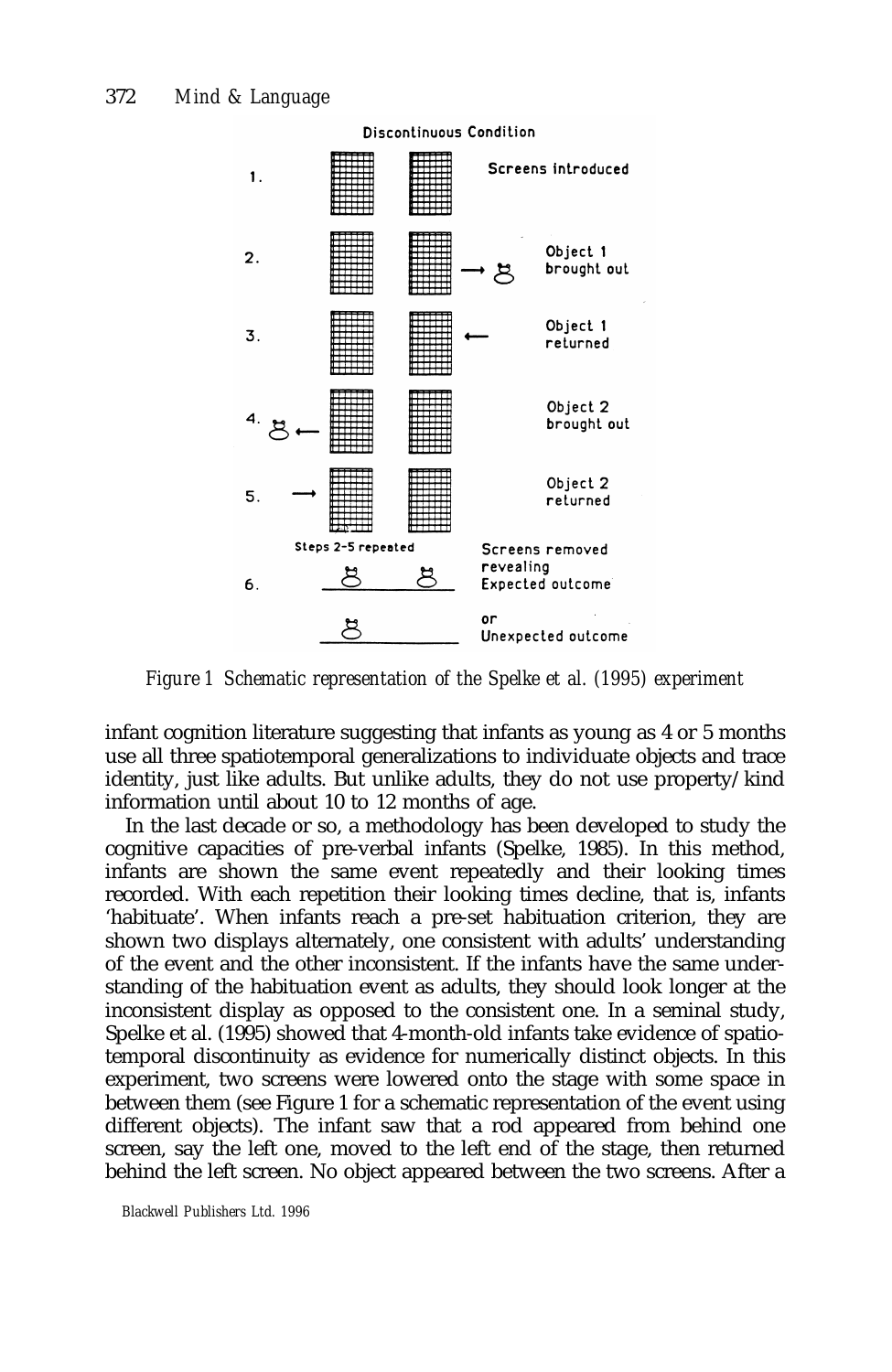

*Figure 2 Schematic representation of the Baillargeon et al. (1985) experiment*

short pause, a physically identical rod appeared from behind the right screen, moved to the right end of the stage, then returned behind the right screen. This event was repeated until the infant reached a habituation criterion, which was defined as the average looking time of the last three habituation trials being half of the first three trials or less. The screens were then removed to reveal one of two outcomes: the expected outcome of two identical rods or the unexpected outcome of just a single rod. The infants looked longer at the one-rod outcome, suggesting that they, like adults, had expected two rods and were surprised to see just one. When the rod did appear in the space between the two screens, on the other hand, the infants looked about equally at the one-rod and two-rod outcomes, as if undecided as to how many rods were behind the screens. Xu and Carey (1996) replicated the above finding with 10-month-olds using a rather different set of objects, e.g. toy ducks, balls, elephants and trucks.

Baillargeon et al. (1985) presented evidence that 5-month-old infants understand that two objects cannot be at the same place at the same time. In these experiments a rotating screen facing the infants was introduced. After the infant had habituated to the rotating screen going 180° towards then away from her in a drawbridge fashion, a box was introduced and placed behind the screen. The rotation resumed and sometimes the screen stopped short of 180° (the expected event because the box was behind it) and sometimes the screen rotated all the way back to 180° (the unexpected event if the infant understood that two objects cannot occupy the same space at the same time; see Figure 2). Infants looked reliably longer at the unexpected event, suggesting that they expected the box to remain behind the screen and that the two objects, the screen and the box cannot occupy the same space at the same time.

In addition, Baillargeon and Graber (1987) showed that 5-month-old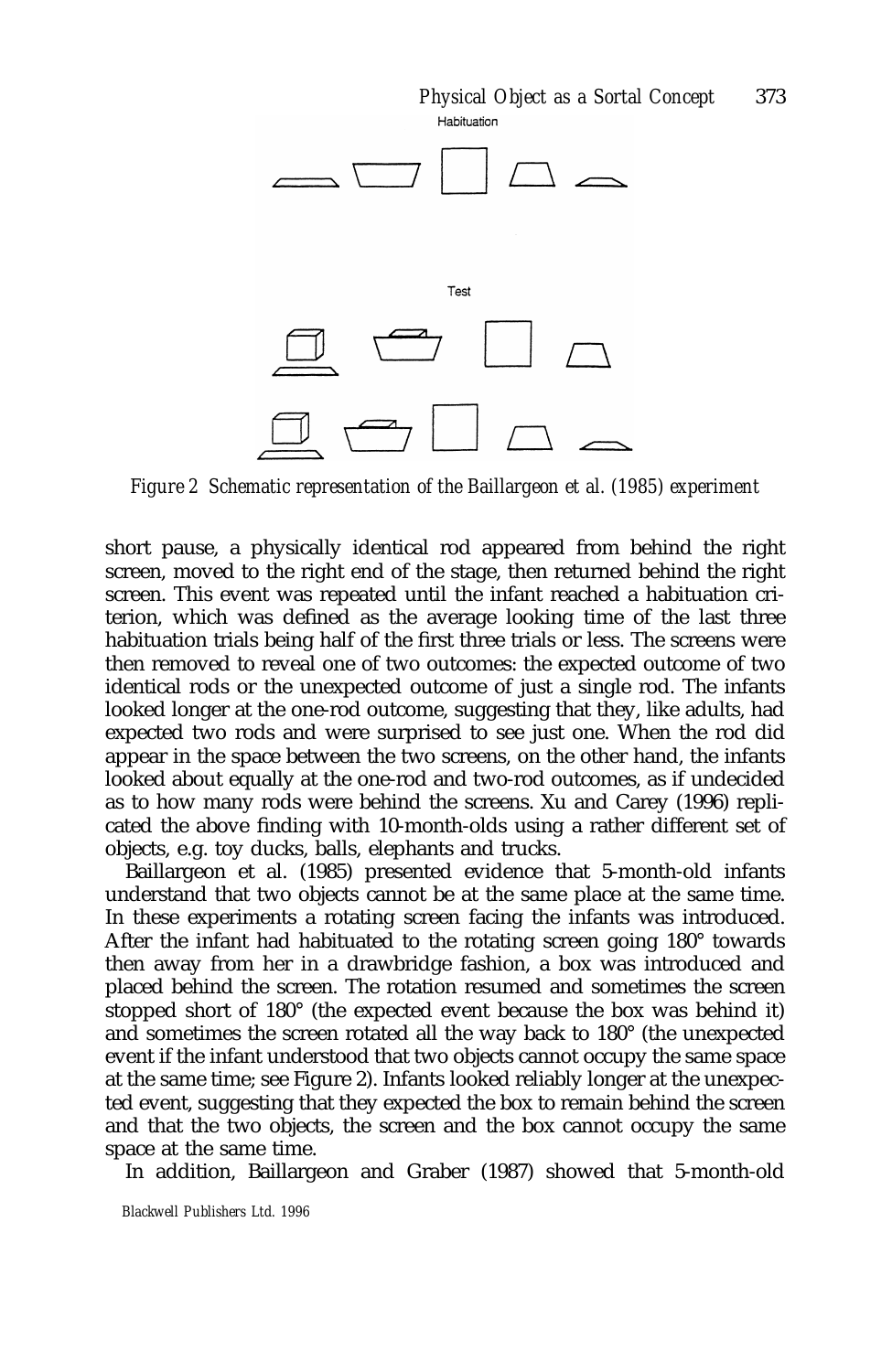# 374 *Mind & Language*



*Figure 3 Schematic representation of the Baillargeon and Graber (1987) experiment*

infants understand that one object cannot be at two places at the same time. In one of the experiments, infants were habituated to a tall rabbit going behind a screen and appearing on the other side (see Figure 3). Then the middle section of the top half of the screen was removed so that the tall rabbit should appear in this 'window'. If the rabbit did not appear in the window, the infants looked longer than if the rabbit did appear in the window. But if the infants were shown two identical tall rabbits simultaneously, one on each side of the screen, they did not look longer when no rabbit appeared in the window. Infants could only succeed if they interpreted the two identical-looking rabbits as two distinct rabbits using the location information. In other words, if shown two objects simultaneously, the infants set up representations of two numerically distinct objects that allowed them to resolve an apparent violation of spatiotemporal continuity.

Researchers have argued that in these experiments, infants are able to keep track of discrete physical objects. However, it is possible that the infants kept track of the amount of stuff in some of the experiments. That is, these results may not speak to the infants' representations of physical objects (which requires quantification of discrete individuals) but rather their ability to keep track of amounts of stuff (which only requires continuous quantification). However, experiments by Huntley-Fenner and Carey (1995) suggest that infants in these experiments apparently quantified over objects as discrete entities and did not simply keep track of the amount of stuff present in an array. In several experiments with 8-month-old infants, they showed that if sand is poured onto a stage behind a screen, infants fail to count the number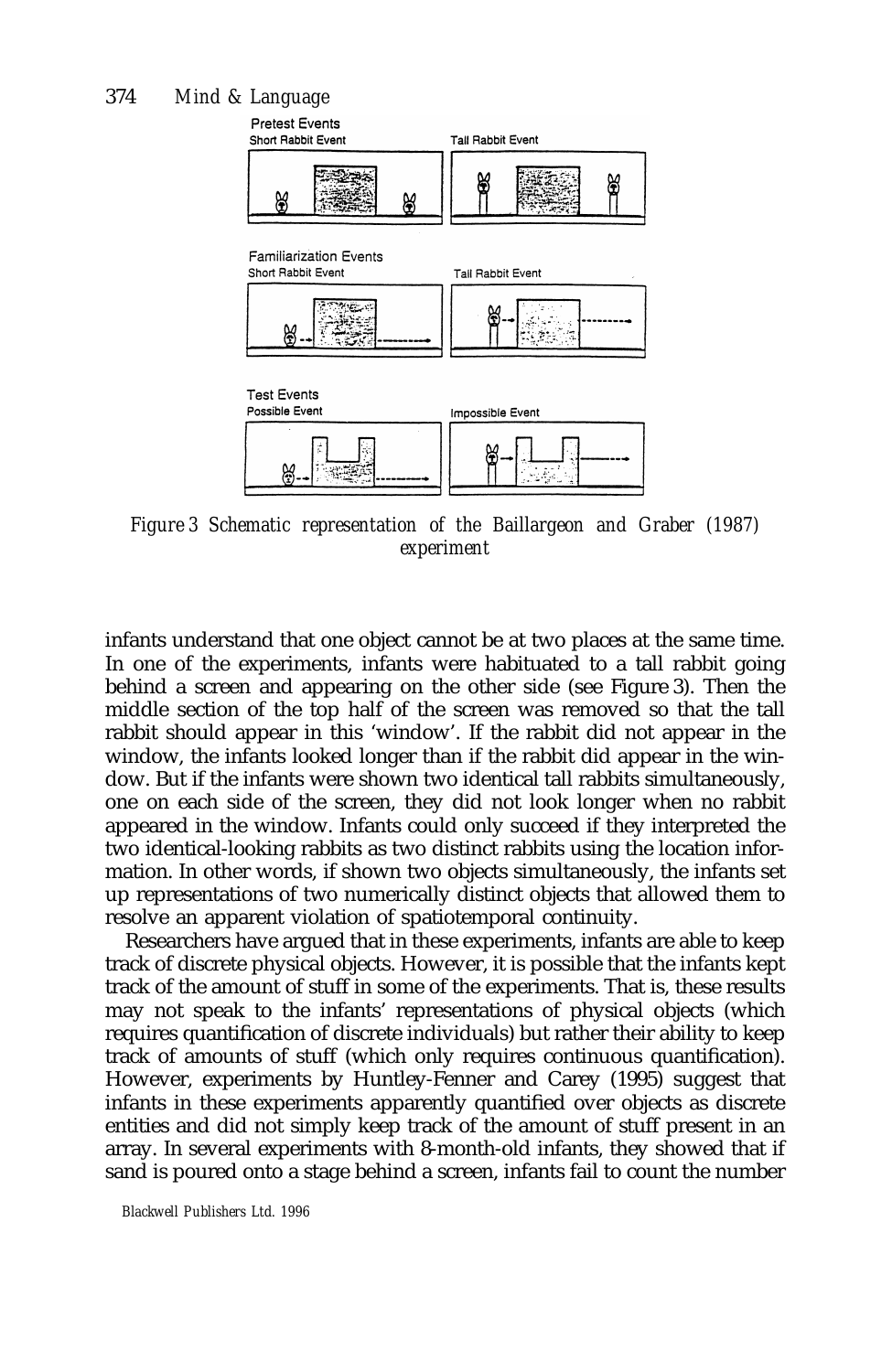

*Figure 4 Schematic representation of the Huntley-Fenner and Carey (1995) experiment*

of piles while succeeding in a similar experiment with objects (see Figure 4). In other words, infants do not seem to track the amount of stuff present in an event, which suggests that in the experiments involving solid objects, they quantified over individuals.

There are at least two interpretations of which sortals underlie the capacity revealed by the above experiments. One is that infants represent specific sortals such as *rod*, *box*, *rabbit*, and others. After all, all sortals (which refer to physical entities in the world) are subject to the spatiotemporal constraints on individuation and identity. However, a more conservative interpretation is that the sortal concept underlying these successes is *physical object*, since the spatiotemporal criteria apply to all physical objects regardless of whether the objects are ducks or cups. None of the above experiments *required* any representation of individuation and identity criteria for specific sortals. *Physical object* is a sortal because it provides criteria for individuation and numerical identity; these criteria are spatiotemporal in nature. Further evidence is needed to decide which interpretation of these results is correct.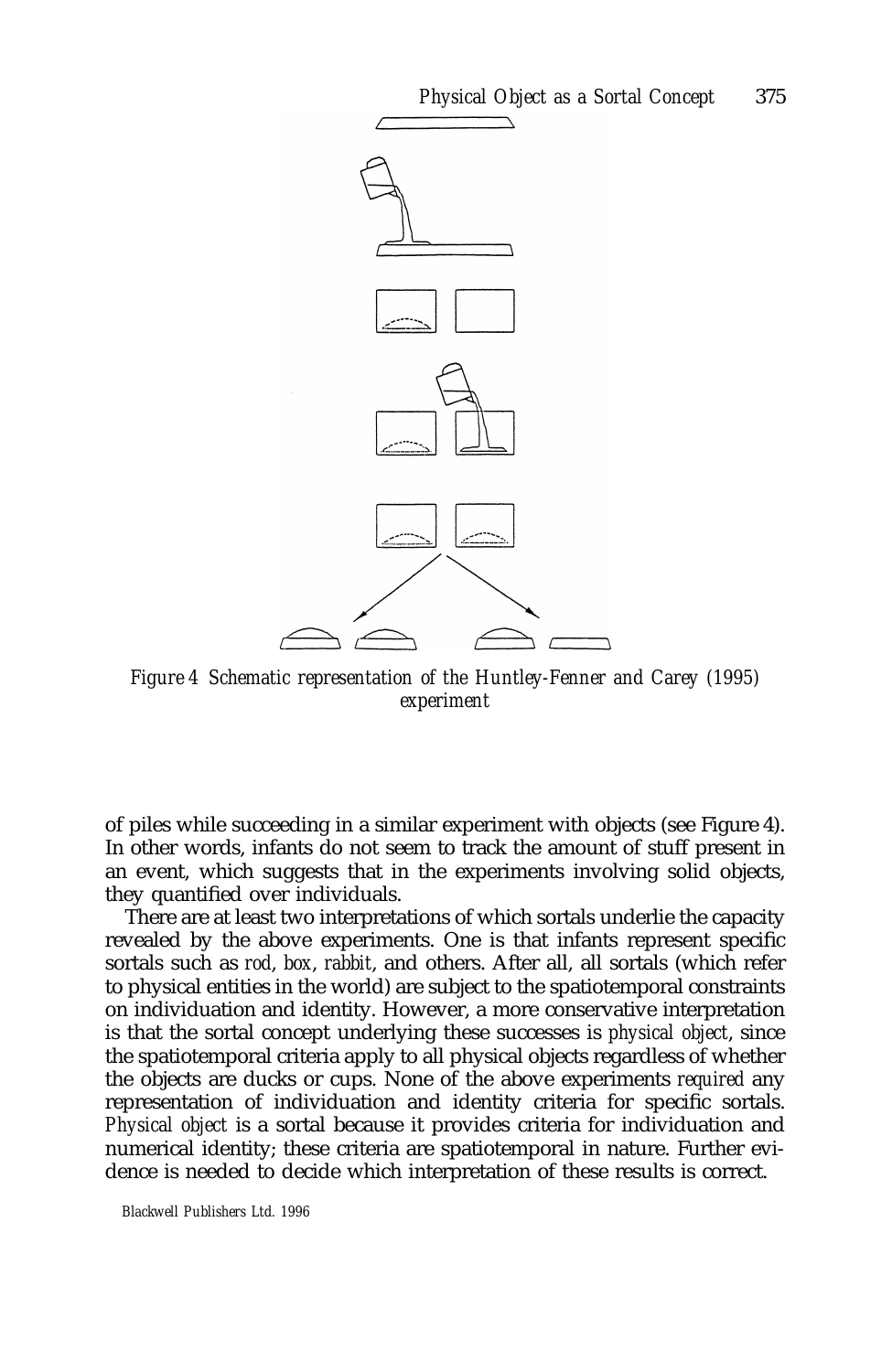

Property/Kind Condition

*Figure 5 Schematic representation of the property/kind condition of Xu and Carey (1996)*

#### *2.2 Evidence for Object as the* First *Sortal in Infancy*

Do young infants also represent more specific sortals such as *ball* or *bottle* or do they only represent the sortal *physical object*? Xu and Carey (1996) devised further experiments to address this question. For 'ball' or 'bottle' to be a sortal, minimally the infant should be able to use the differences between a bottle and a ball to set up representations of two numerically distinct individuals. In these experiments, a single screen was lowered on the stage. Ten-month-old infants saw that a ball appeared from behind the screen, moved to the left end of the stage and stopped. The infant's looking time was monitored, then the ball returned behind the screen. After a short pause, a bottle appeared from behind the screen, moved to the right end of the stage and stopped. Again the infant looked at it until she turned away, then the bottle returned behind the screen. After habituation, the screen was removed, revealing either two objects, a ball and a bottle (expected outcome), or only one of the two objects (unexpected outcome); see Figure 5. If the infant is able to use the property/kind (or sortal) difference between the ball and the bottle to infer two distinct objects, she should look longer at the one object outcome. Surprisingly, these 10-month-old infants failed to look longer at the unexpected one-object outcome. They simply exhibited a base-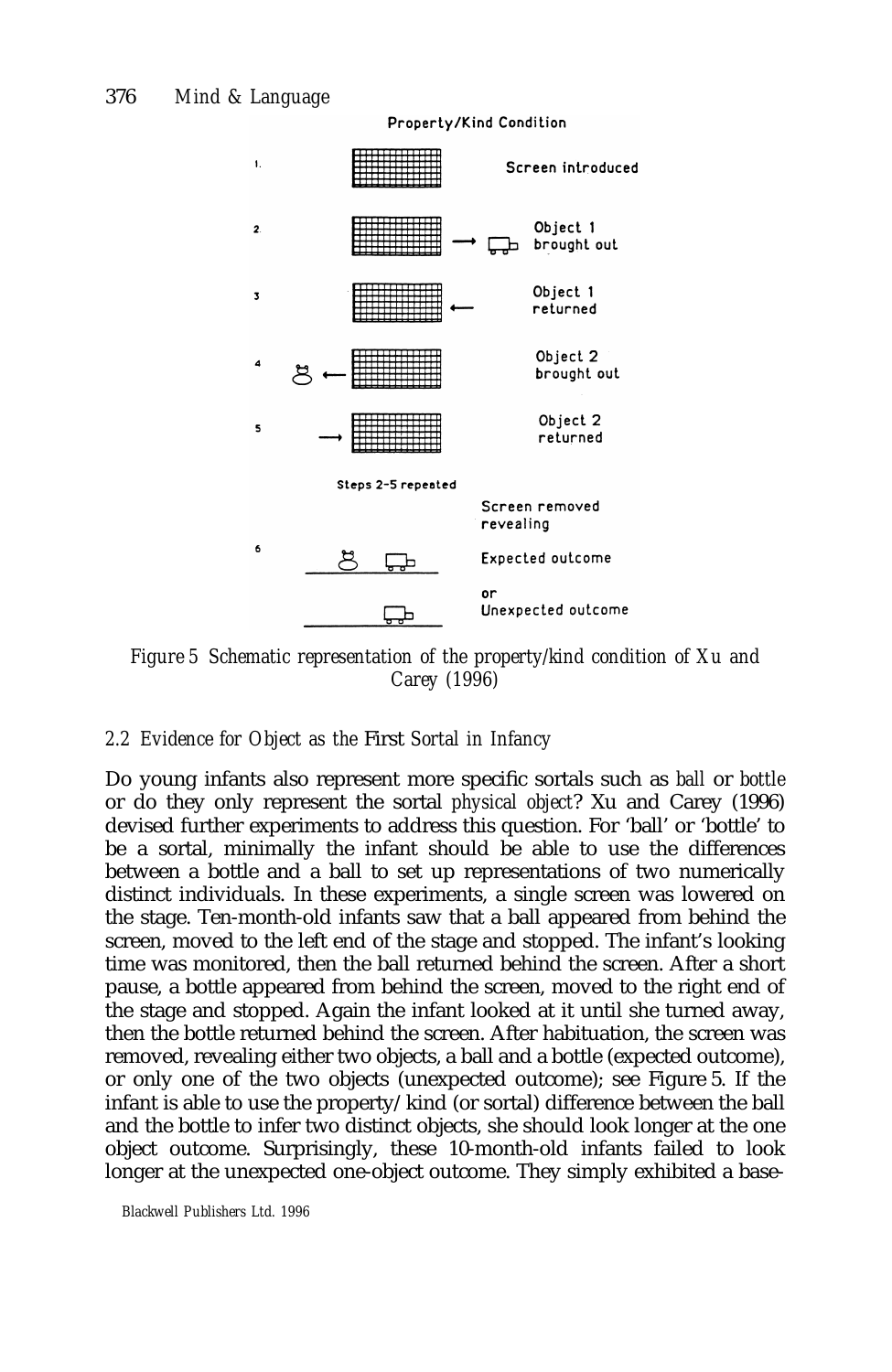Spatiotemporal (Control) Condition



*Figure 6 Schematic representation of the spatiotemporal condition of Xu and Carey (1996)*

line preference for looking longer at two objects. Success in this task may or may not show that the infants represent sortals such as *ball* or *bottle*, because as adults, we can also use the property difference within a single sortal, say, a red ball and a blue ball, to infer two balls, but the failure certainly suggests that they do not represent sortals *ball* or *bottle*. To ensure that the result in this experiment was not an artifact of the method we employed, a control version was carried out. The infants were simply shown the two objects simultaneously at the beginning of the experiment; that is, they were given spatiotemporal evidence that there were two objects (see Figure 6). The experiment then unfolded as before and the outcomes were the same as before. The infants in this control group looked longer at the unexpected outcome of one object, suggesting that the method was sensitive and reliable, and supporting the conclusion that spatiotemporal criteria are used before property/kind criteria in object individuation.

One may wonder if the infants even coded the properties of the objects. If the infants did not encode the properties, one would not expect them to be able to succeed at this task. To block this alternative interpretation, Xu and Carey devised a variant of the above experiment in which infants' looking times to the habituation sequence of ball, cup, ball, cup or ball, ball,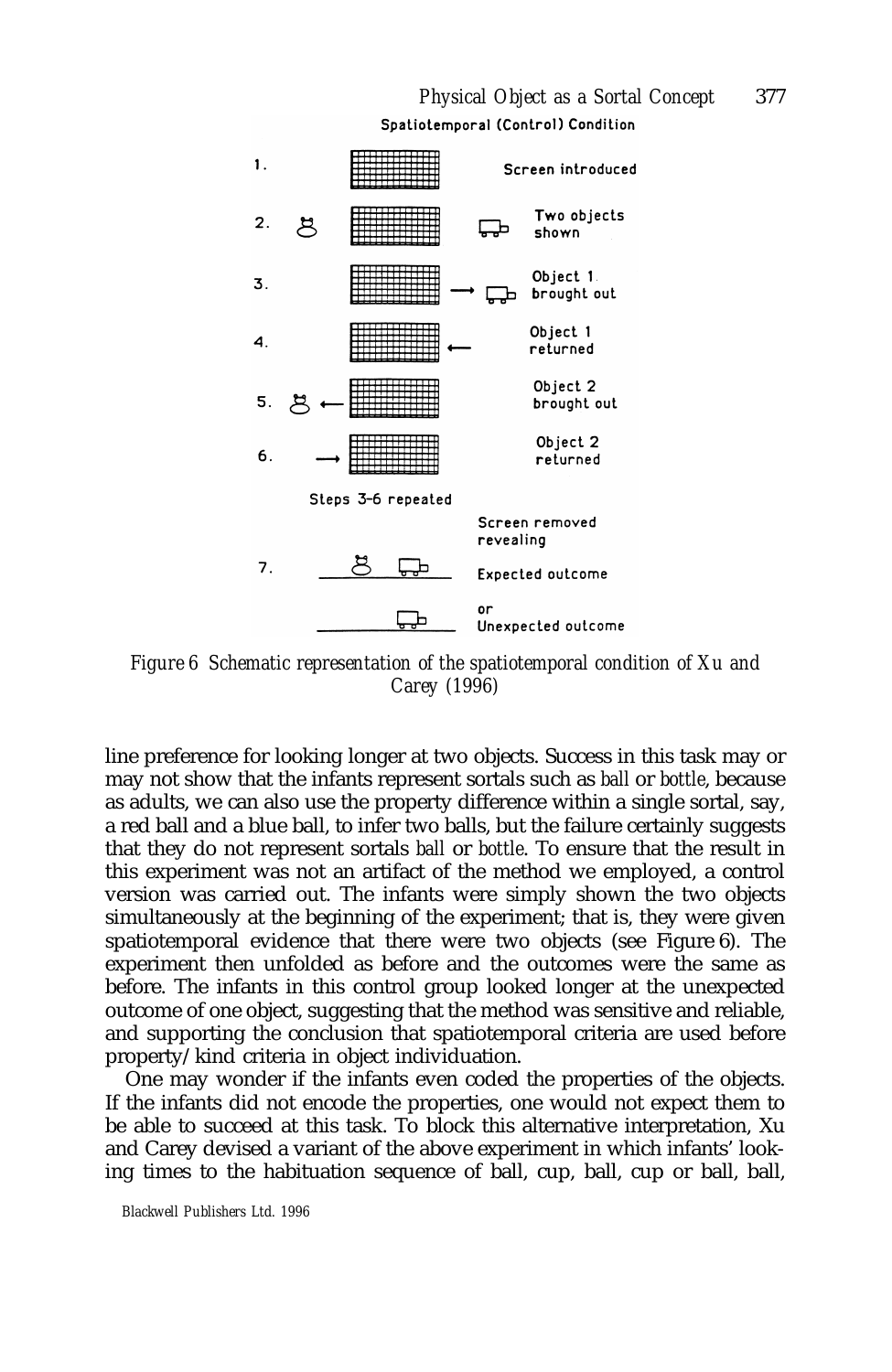ball, ball were recorded. The prediction was that if the infants encoded the properties of these objects, it should take them longer to habituate to the sequence ball, cup, ball, cup than to the sequence ball, ball, ball, ball. This is exactly what they found. After the habituation sequence, the screen was again removed to reveal one or two objects. Replicating the result of the earlier experiment, Xu and Carey found that infants did not look longer at the unexpected outcome of one object after seeing a ball and a cup one at a time. Xu and Carey concluded that even though the infants had encoded the properties of the objects, they did not use these differences to infer that there were two distinct objects.<sup>3</sup>

Infants' representations of these events were clearly different from those of adults. An important question is how exactly the 10-month-old infants represented the event in these experiments. It is likely that the infants represented the event as an object (with cup properties), an object (with ball properties), . . . and they did not commit themselves to whether there were one or two objects behind the screen. The longer looking at the two-object outcome simply reflected their intrinsic preference for two objects and may not be a positive expectation of one object. In other words, if the only sortal infants represent is *physical object*, then they can only use spatiotemporal criteria to individuate objects; in the Xu and Carey experiments, the spatiotemporal information was ambiguous, and therefore the infants were agnostic as to how many objects were behind the screen.

Further experiments in Xu and Carey (1996) showed that 12-month-old infants succeed at these tasks. This is at least suggestive that the older infants may have sortal concepts *ball* and *bottle*, as it seems likely that they represented the event as a bottle emerging from behind the screen followed by a ball emerging from behind the screen to the other side. As the two exemplars belong to two different sortals/kinds, they must be two distinct objects. However, an alternative representation not involving the sortals *bottle* and *ball* could underlie this success. Infants may have learned that a round thing with pink and green stripes does not change into a cylindrical thing with a lid, that is, they may be using the property differences between a ball and a bottle to infer change of identity. However, the following finding from this series of studies suggests that this task may be directly relevant to the infants' representation of sortals. In two versions of the experiment where 10-month-olds failed as a group (using the same paradigm as above), we found a correlation between word comprehension score and performance on the task. Within the group of 10-month-olds, the infants who were judged by their parents to

<sup>3</sup> The failure in using property/kind information to establish numerosity is sometimes taken as conflicting with Wynn, 1992, where 5-month-olds were shown to succeed in enumerating objects. However, in Wynn, 1992, infants were given clear spatiotemporal information about how many objects there were behind the screen, i.e. the second object clearly comes from a different place from the first. Furthermore, Wynn's objects were identical so that the infants could only rely on spatiotemporal information to establish numerosity and not property/kind information, as in the present studies.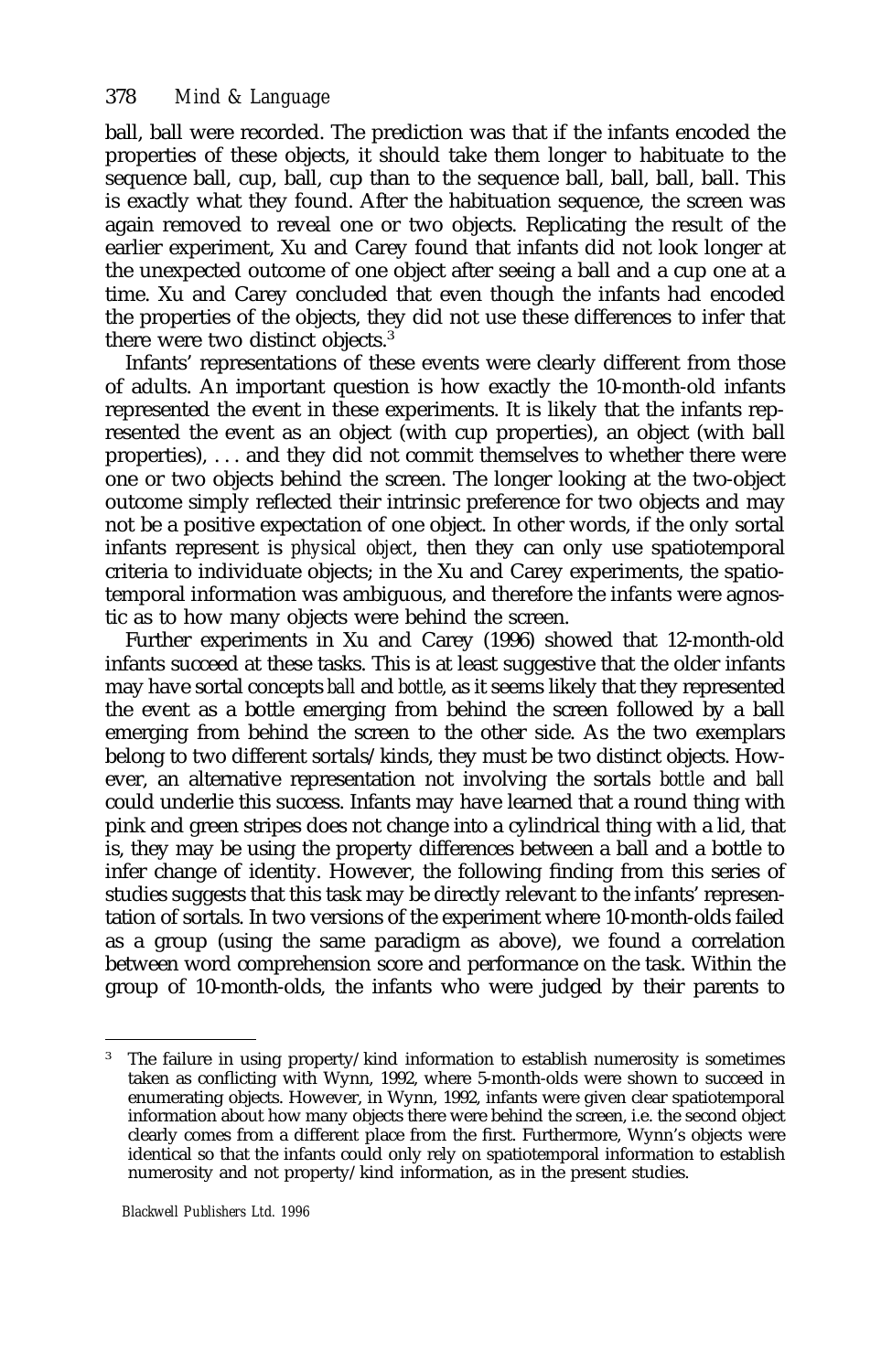understand at least 2 of the 4 nouns that name the objects in the task (i.e. ball, bottle, book and cup) succeeded at the task, whereas the infants who understood only one or none of these nouns failed. This rather tight relation between word comprehension and performance suggests that the infants who succeeded may have indeed used the kind difference as opposed to just property differences to make the inference. The infants' representation of the event may have been that 'a ball' (as opposed to 'an object with ball properties') appeared then disappeared, followed by 'a bottle' (as opposed to 'an object with bottle properties'), then a ball again, a bottle again, etc. If the two objects belong to different kinds, they must be two distinct objects. However, this representation was only possible for infants who already knew the nouns, i.e. a ball and a bottle. For the infants who did not know the nouns, detection of the properties such as colour, shape and texture did not help them infer that there were two objects behind the screen.4

The experimental evidence reviewed above suggests that *physical object* may be the first sortal concept infants represent and that it is not until 10 to 12 months of age that they represent more specific sortals such as *ball* or *bottle*. <sup>5</sup> Results from two series of additional experiments provide further support for this claim (Xu et al., 1995; Xu et al., 1996; Xu and Quint, 1997). The first series of studies presented 10- and 12-month-old infants with a static display which consisted of a toy duck perching on top of a toy car. After habituation or familiarization to this display, a hand grasped the head of the duck and lifted it. In the expected outcome, the duck was lifted but the car stayed on the stage floor; in the unexpected outcome, the duck and the car were lifted together as if they were parts of the same object. The idea was that if infants represented the sortals *duck* and *car*, they should parse the array into two distinct objects. They should look longer at the unexpected outcome. Xu et al. (1995) found that the 10-month-olds did not look longer at the unexpected outcome whereas the 12-month-olds did, providing converging evidence for the Xu and Carey (1996) claim. The second series of studies used number of reaches as the dependent measure instead of looking time. Twelve-month-old infants were trained to reach into a small hole on top of a box to retrieve objects. Sometimes two different objects, say a duck and a ball, were pulled out of the box, *one at a time so they never saw the two objects together*; sometimes the same object, say a duck, was pulled out of the box twice. If the infant can use the property differences between a duck and

<sup>4</sup> It is possible that the two processes, noun comprehension and success at the individuation task, are merely correlated but not causally related. I cannot rule out this possi-

<sup>&</sup>lt;sup>5</sup> Xu and Carey make the claim that *object* may be the only sortal young infants represent, but of course they have not exhausted all possible kind contrasts. However, they have surveyed a fairly representative repertoire. Some of the stimuli (e.g. toy duck vs. ball, and toy truck vs. toy elephant) span categories of animate vs. artifact and vehicle vs. animate, and the other stimuli were highly familiar to 10-month-old infants (e.g. bottle, cup, ball, book). Current studies are underway to investigate changes that cut across certain ontological boundaries, e.g. a live gerbil vs. a chair, or a person vs. a large box.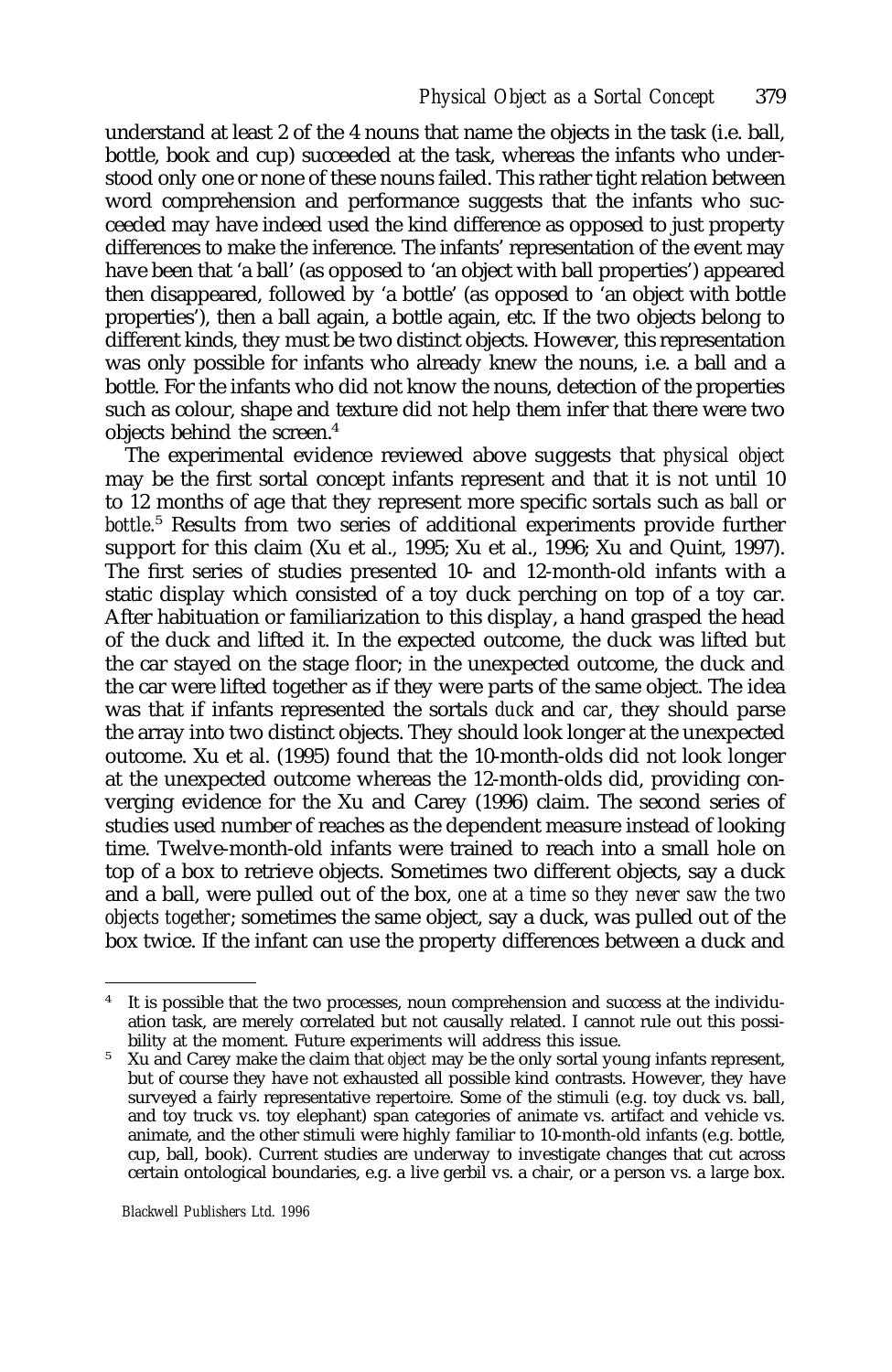a ball to infer two distinct objects, they should reach twice. That was indeed what Xu et al. (1995) found: the infants reached roughly twice when shown two different objects and once when shown the same object twice. In the third series of studies, Xu and Quint (1997) found that shape appears to have a privileged status in object individuation at 12 months. For example, if two objects differed only in shape, say a red ball and a red cup, infants inferred two objects; if two objects differed only in colour, say a red ball and a green ball, infants did not infer two objects. Shape may be privileged because shape changes are well-correlated with sortal changes.

# *2.4 Distinguishing a Perceptual Category and a Sortal*

The results of Xu and Carey (1996) appear to conflict with other data that have been taken to show that 3- and 4-month-old infants represent basiclevel *kinds/sortals*. Several studies have shown that young infants can form *perceptual categories* such as table, cat, horse or animal (e.g. Cohen and Caputo, 1978; Cohen and Younger, 1983; Quinn and Eimas, 1993; Eimas and Quinn, 1994). In these experiments, infants were habituated to exemplars from a given category, say, cat, then they were shown a new exemplar from the same category, another cat, or an exemplar from a different category, say, a cup. Infants dishabituated to the exemplar from the new category (the cup) but remained uninterested in the new exemplar from the familiar category (the cat). Furthermore, the infants were able to discriminate among the exemplars from the familiar category. That is, they can habituate to the same duck then dishabituate to another exemplar of a duck. These findings have been used to argue that infants represent basic level kinds/sortals, and that this representation supports the learning of natural language count nouns (Roberts and Horowitz, 1986; Macnamara, 1987; Roberts, 1988; Mandler et al., 1991).

I want to suggest, however, that these studies do not address the issue of sortal representation. For one thing, three possible underlying representations are consistent with the habituation results and only one of them supports the representation of sortals; these three representations are at the level of properties, persisting objects and specific sortals respectively.

*Possibility One*: The infants could be applying some similarity metric in a Quinean quality space which distinguishes cat-shape from cup-shape (or catproperties from cup-properties), with no commitment to these exemplars being persisting objects. The exemplars are represented as mere bundles of features or properties. Just as the infants can habituate to red-ness then dishabituate to green-ness, they can also habituate to cat-ness then dishabituate to cup-ness. The infant's conceptual system, if there is one at all, bears almost no resemblance to the adult's, for it has no individuals that persist through time and space and the infant has no criteria for individuation and numerical identity, not even at the level of *object*.

*Possibility Two*: The infants could represent these exemplars as 'an *object* with cat-properties, an *object* with somewhat different cat-properties, . . . an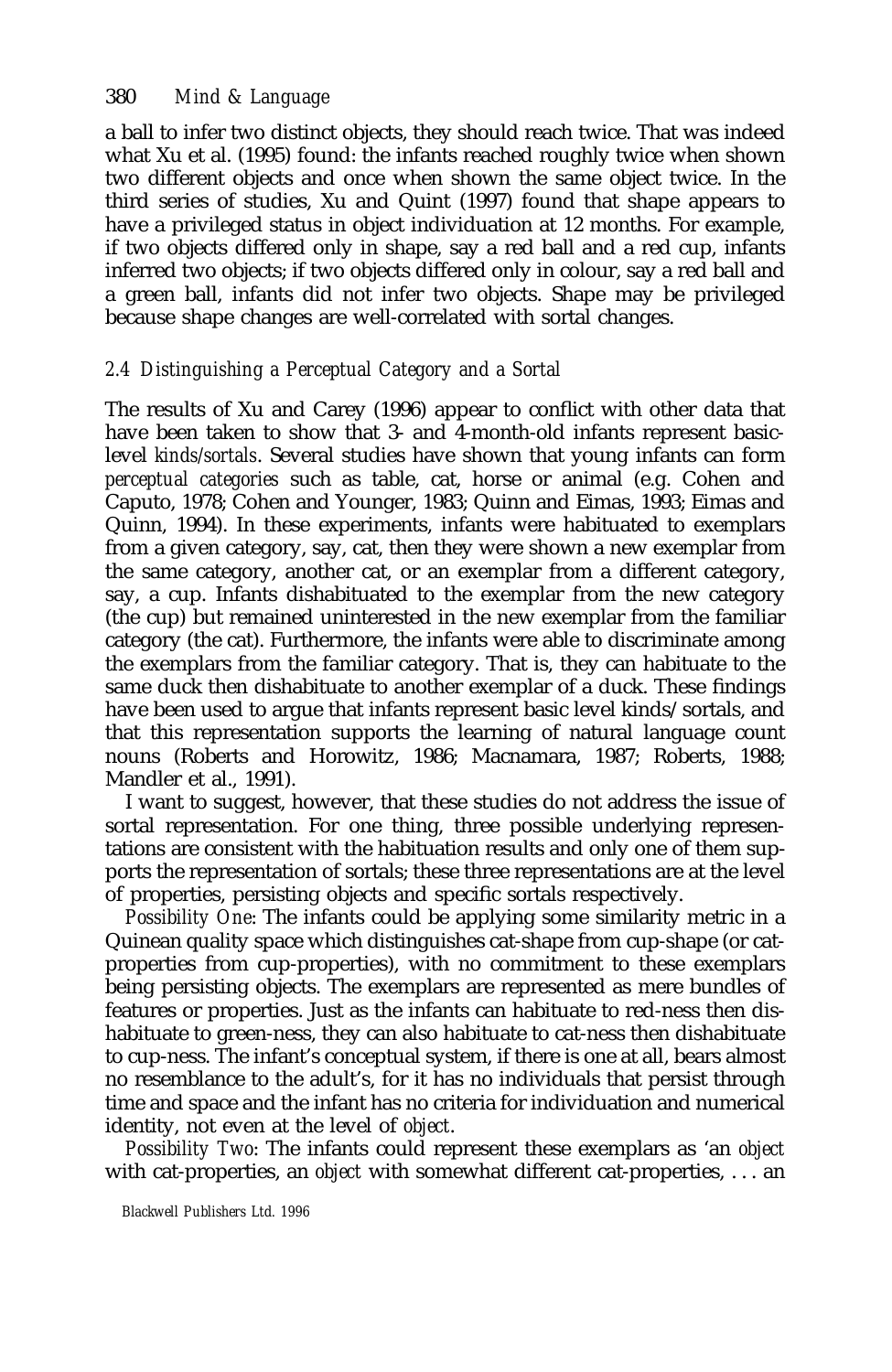*object* with cup-properties', with no commitment as to whether the first cat, the second cat, and the cup were numerically distinct objects. But these objects, *qua* objects, persist through time and space, and spatiotemporal criteria are used to decide whether there is one or more of them. When the infant is shown a cat, another cat, etc. they may represent these stimuli as one object with changing properties, or perhaps because there is no clear spatiotemporal information the infant remains agnostic as to how many objects there are.

*Possibility Three*: The infants may have represented these events as 'a cat, another cat which is numerically distinct from the first cat, a third cat that is numerically distinct from the first two cats, . . ., a cup which is numerically distinct from the cats', in which sortals/kinds such as *cat* and *cup* play a role. Evidence for the third representation is what is needed if one were to claim that infants represent kinds/sortals that underpin count nouns.

Most of the infant habituation/categorization studies conclude that the data showed that infants have the concepts needed for learning count nouns such as 'cat' or 'cup', that is, the infant represents sortals/kinds. However, as the above discussion shows, the experimental paradigm used in these habituation studies does not tease apart which of the three possible representations underlies the habituation–dishabituation looking time pattern. Spelke's (1990) and Xu and Carey's (1996) findings suggest that Possibility Two is correct: Infants represent persisting objects using the spatiotemporal criteria but they do not represent specific sortals using kind criteria. This suggests that the young infants' representation was 'an object with cat-properties, an object with somewhat different cat-properties, . . . an object with cupproperties', where the indefinite determiner 'an' signals the agnosticism as to whether the objects were numerically distinct from each other. In the absence of clear spatiotemporal information, the infants had no basis for deciding whether the cat and the cup were numerically distinct.

Furthermore, these earlier categorization/habituation studies were inadequate in principle for addressing the question of representations of sortals for two reasons. One is that these studies confused two distinct psychological processes: our capacity to discriminate and correlate properties (perhaps a purely perceptual phenomenon) and our capacity to use discriminable properties to infer distinct individuals. The other reason is that different grammatical categories encode different types of meaning. A task aimed at probing the underlying representations of count nouns should demonstrate the conceptual representations that are unique to count nouns. Let me spell out these points.

First, Xu and Carey (1996) suggest that our capacity to discriminate properties and our capacity to use discriminable properties to infer distinct individuals are two psychologically distinct processes. They showed that these processes are dissociable; in one of the experiments, infants were able to discriminate between a duck and a ball, as shown by the slower habituation rate with the sequence duck, ball, duck, ball compared to the sequence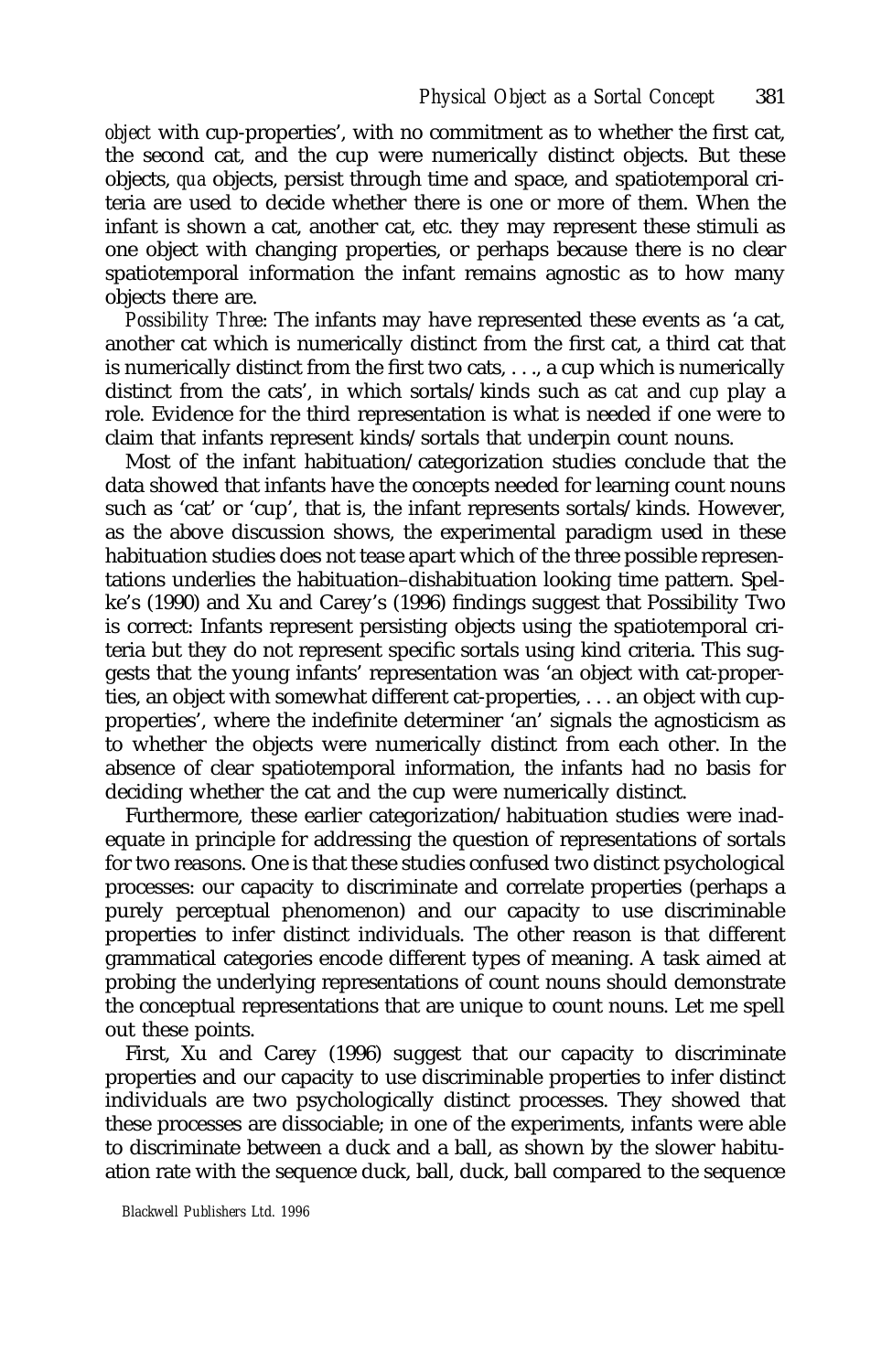duck, duck, duck, duck, yet they failed to use these discriminable differences to infer two numerically distinct individuals.

This idea may be made intuitive with some everyday examples. For instance, a person may wear glasses one day and no glasses on another day; the two are clearly perceptually different, yet one and the same person can have these two different appearances. A human hand can take the form of a clenched fist or with the palm showing—again the two are perceptually different but the same hand (that is, the same individual) may take either form. We may also be agnostic about how many individuals are involved in a given scenario even though we have noted the perceptual differences. For instance, we might spot a beautiful green leaf on a maple tree on a fall day. A few days later we come by the same place and there is a leaf on the ground that is orange. We may remain agnostic as to whether it was the same leaf or not since we do not have sufficient information, although we certainly perceive the differences between them.

Once we have noted the differences in appearance, there is a further step to be taken to decide whether there are two distinct individuals. Suppose that we see a person with long black hair, wearing a red jacket and a black skirt. She then walks out of the room. A few minutes later a woman with a pony tail and glasses comes in, wearing a blue jacket and a blue skirt. We first note the differences in appearance; our visual system tells us that we are registering in one case human shape, blackness, redness, etc. and in the other case human shape, glass-ness, blueness, etc. Is she the same person or not the same person? These two logical possibilities are still open after noting these perceptual differences. She may be the same person who just changed clothes and hairdo, or she could be a different person. The point is that detecting perceptually discriminable properties does not warrant the inference of numerically distinct individuals. The earlier habituation/ categorization studies have only shown that young infants are able to discriminate property differences; they do not speak to the question of whether the infants represented these differences as signalling numerically distinct objects.

Second, most researchers in lexical semantics (e.g. Grimshaw, 1981; Jackendoff, 1983; Pinker, 1984; Gleitman, 1990) and some philosophers of language (e.g. Gupta, 1980; Wiggins, 1980; Macnamara and Reyes, 1994) are committed to the idea that different grammatical categories, e.g. noun, verb and adjective, encode different types of meaning. Roughly speaking, there exist language universals where certain conceptual categories correspond to certain grammatical categories: object names are usually lexicalized as nouns, actions are usually lexicalized as verbs, and properties are usually lexicalized as adjectives. As discussed in the first section of this paper, count nouns fulfil two logical functions that distinguish them from other grammatical categories, i.e. they provide principles and criteria for individuation and numerical identity. Therefore, empirical studies that attempt to show that infants have the conceptual representations required for learning count nouns should satisfy the following condition: the experiment should show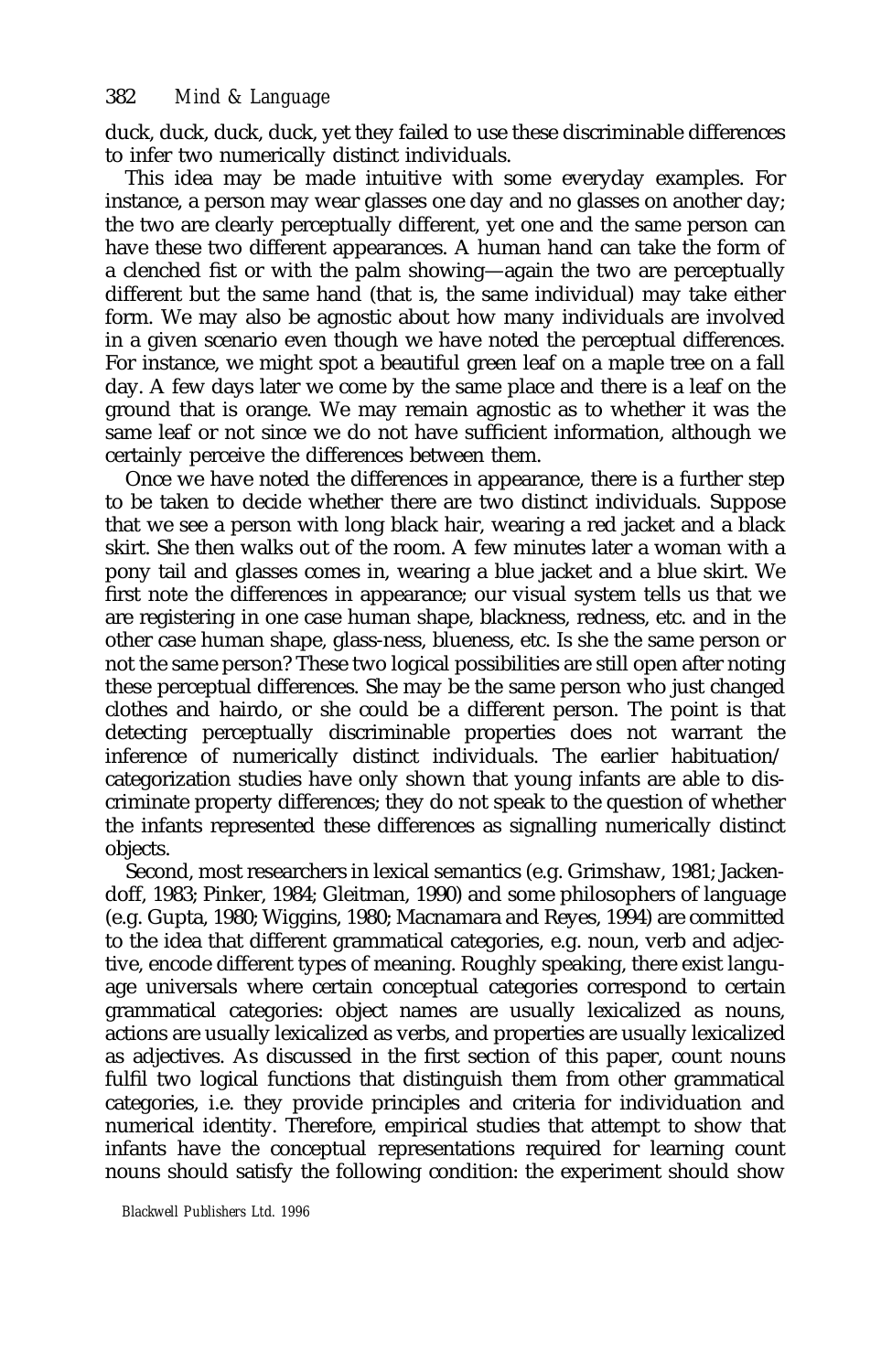that infants can individuate objects and trace their identity over time; it should uniquely probe these logical functions of count nouns and should not be equally compatible with conceptual representations for other grammatical categories. The infant categorization/habituation studies fail to meet this criterion. On the one hand, they do not address the issue of individuation and identity; on the other hand, these experiments do not uniquely probe the type of conceptual representations that underlie count nouns. For example, using these types of procedures, we can also show that infants discriminate red things from green things. That is, if the infants are shown red square, red triangle, red circle, etc. they would then dishabituate to a green circle, but not a red rectangle. This method would show equally well that infants are sensitive to colour contrasts such as red vs. green, but most of us would not claim that the infant represents *sortals* such as red and green, but rather red-ness vs. green-ness. In other words, these infant categorization studies do not address the question of whether infants have the conceptual representations that underpin count nouns and only count nouns.

As we have seen, a conceptual distinction needs to be drawn between discriminating properties and being able to use these property differences to infer distinct individuals. Furthermore, different grammatical categories require rather different kinds of conceptual representations. The task of a cognitive scientist interested in how conceptual representations are related to language acquisition is to devise empirical tests which probe the different logical functions of various grammatical categories.

# *3. Arguments for* **Physical Object** *as a Sortal in the Adult's Conceptual System*

The infant studies discussed above show that *physical object* is a sortal concept, and it may be the *first* sortal infants represent. The studies suggest that the sortal *physical object* provides a set of criteria for individuation and numerical identity independent of the criteria provided by the specific sortals such as *cup* and *ball*. However, it is possible that *object* is not a sortal in the adults' conceptual system. That is, in the course of development, infants may come to construct more specific sortals such as *bottle*, *ball* and *dog*, then abandon *physical object* completely. Below I will present several arguments that *physical object* functions as a genuine sortal even for adults. As I have claimed that *physical object* is one sense of the English word 'object', I will suggest that if we apply this narrower sense, the aforementioned arguments against 'object' being a sortal become unconvincing.

### *3.1 Does* Object *Provide Principles and Criteria for Individuation?*

First consider the question of criteria for individuation. Imagine that you are asked to count the objects in a room that contains tables, chairs, mirrors, books, and other household items. A moment of introspection will tell you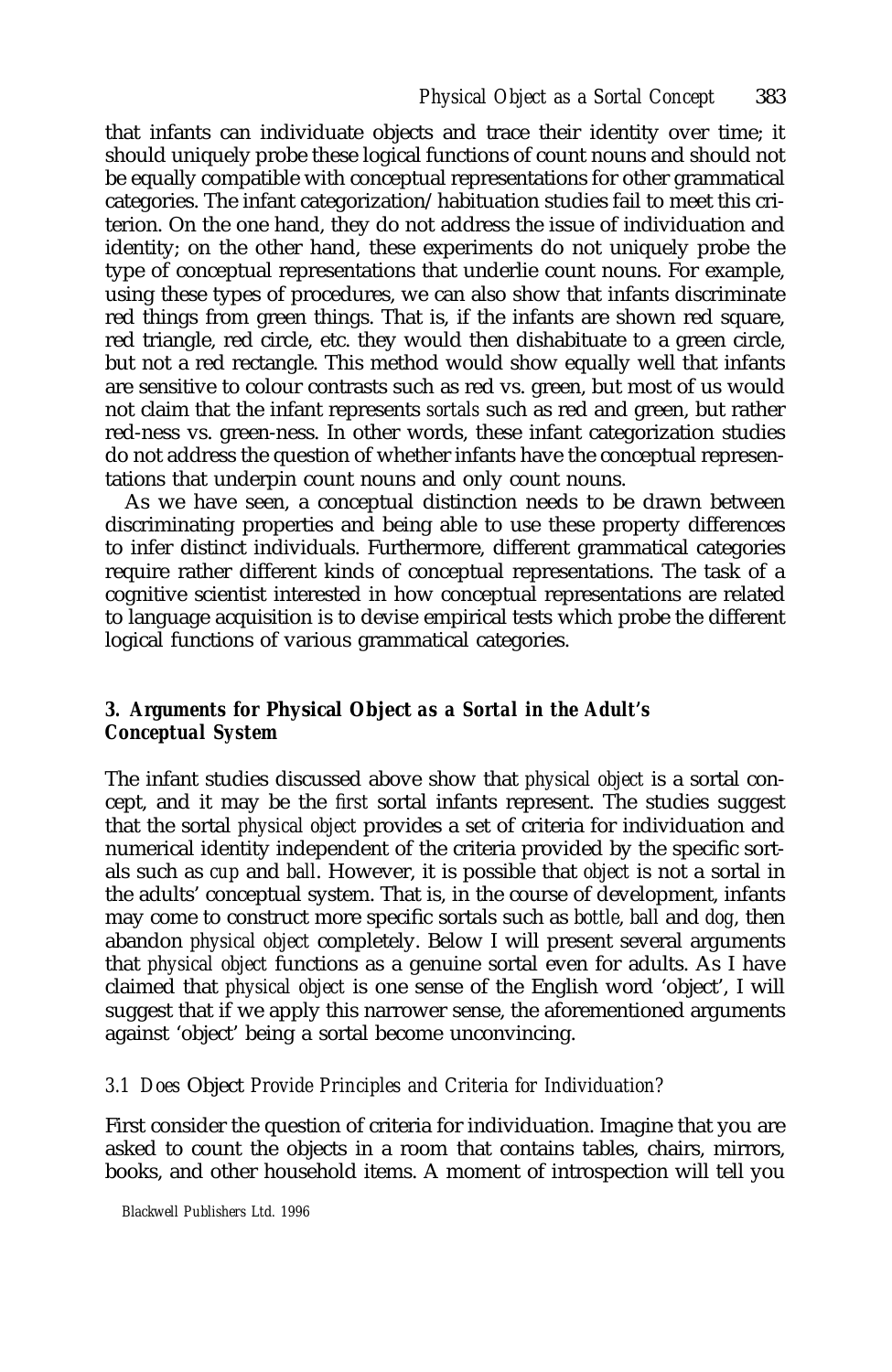that each chair or each table counts as one object and nobody will count a table as five objects because the table has a top and four legs. To test this empirically, my colleagues and I have recently carried out an experiment where adults were asked how many objects there were in a display which consisted of a toy duck perching on top of a toy car (Xu et al., 1996). All subjects reported that they saw two objects; none counted the eyes, the head and the wings of the duck, or the wheels, the doors, and the windows of the car. A consequence of perceiving the display as two objects was that subjects predicted that the objects would move independently of each other. Of course when asked to carry out the same task in a normal room with hundreds of items we may find that subjects vary somewhat on what exactly counts as an object, but I suspect that pages of a book and the letters written on a blackboard would not be counted as objects. In other words, *letter* and *page* are perfectly good sortals, yet when one is asked to count objects, separate movability becomes a very important criterion. What makes people count tables, chairs, and people but not the legs of tables and the tops of chairs if 'object' is not a sortal that provides criteria for individuation? When asked to 'count objects', people readily apply the word 'object' in accord with the definition of a physical object that I provided above: to constitute a countable object, an aggregate of matter has to be coherent and retain its boundaries as it moves in space and time. The sortal *physical object* (which is one sense of the English word 'object') provides principles of individuation, just like any other sortal. This narrow sense of object, as defined above, seems the default interpretation of the natural language term 'object'.

Now consider the second argument (Hirsch, 1982). If there is a sense of the word 'object' that means 'any aggregate of matter', it is true that this meaning is not a sortal. However, my intuition is that there is no sense of the word 'object' that is defined by 'any aggregate of matter'. For example, even if one is instructed to count the objects in a room using the broadest sense of 'object', nobody will count the table plus the wall, or the table plus the chair, as one single object, although according to Hirsch 'any aggregate of matter' should suffice for being an object. But even Hirsch's narrower definition of object—spatially continuous aggregates of matter—is not used in everyday life. Imagine that I put a chair on top of a table such that there is direct contact between the two. Together they constitute a spatially continuous aggregate of matter. We would still not count the table plus the chair as one object. Or suppose that I poured a jar of sand on the cover of a book, nobody would count that the book plus the pile of sand as one object. In general, being spatially continuous is far from being a sufficient condition for being an object in our conceptual system.

# *3.2 Does* Object *Provide Criteria for Numerical Identity?*

Next consider the story of Lot's wife, which seems to pose a special challenge for all sortal theorists. Indeed, given our knowledge about the physical world, the story violates the laws of nature. However, as we do not have any trouble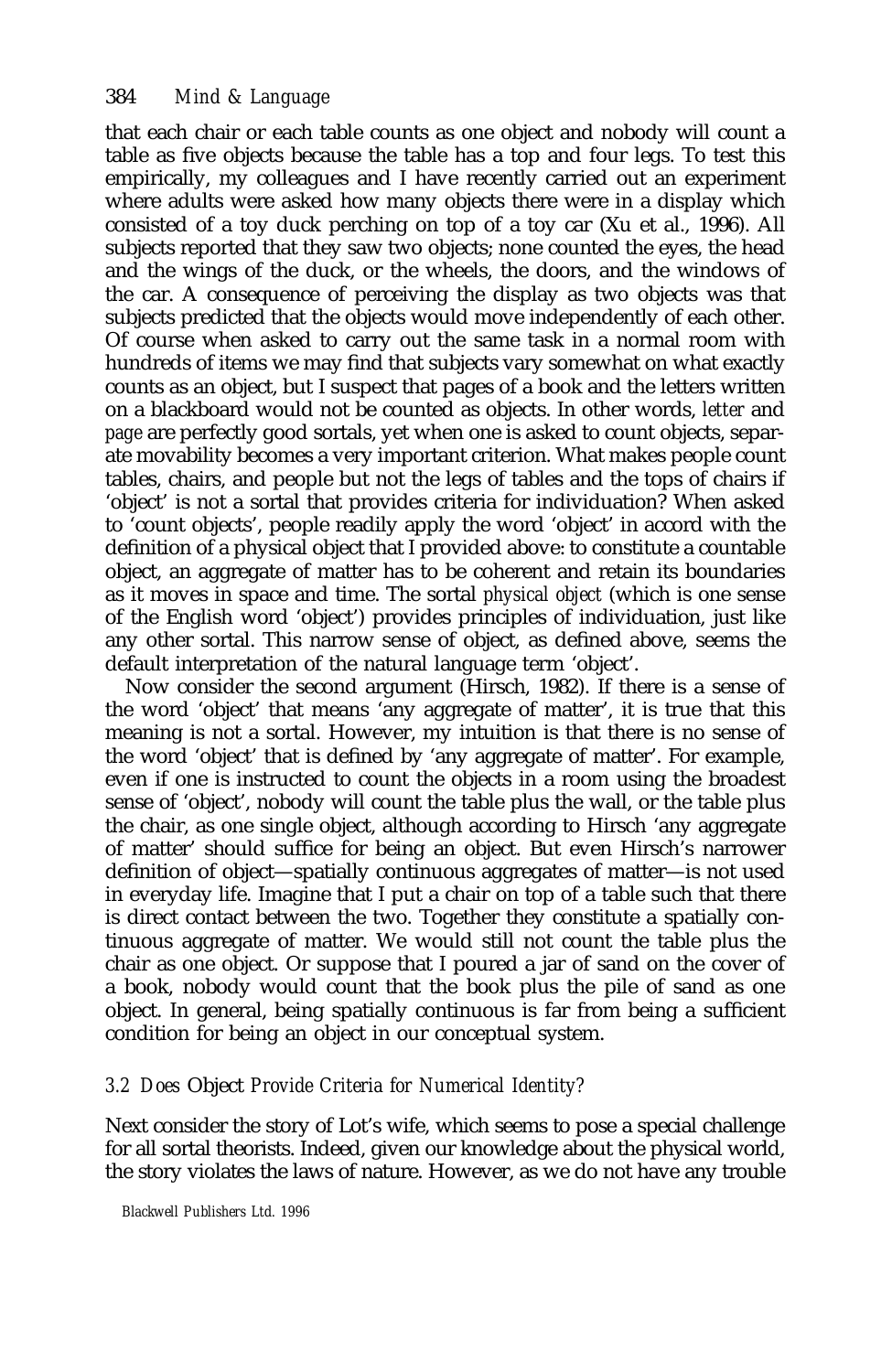conceptualizing the event and understanding the story, it would be hard to argue that the story is 'incoherent'. If it were incoherent, our conceptual system should simply break down, as in the case of 'a round square'.

The example of Lot's wife is one of many metamorphoses ubiquitous in fairy tales. Adults and children appear to have little trouble tracing the identity of a fictional character who at one moment is the prince and the next moment turns into a frog. La Palme Reyes (1994) proposed that the prince and the frog are the same *living being*, which persists through the dramatic appearance changes. She generalizes this case to all cases of metamorphoses, arguing that we sometimes invoke rather abstract sortals such as *soul* as our covering concept (which is the concept that specifies what persists through the changes). The key here is that a sortal concept is needed in order to understand these transformations that seem to express identity across kinds. In some of the cases, we need to invoke the sortal *physical object*. In the movie *Cinderella*, for example, a pumpkin is turned into a chariot. In this case, *animal* or *soul* would not be the appropriate sortal concept, yet *physical object* will do the job. Different parts of the pumpkin have been turned into parts of the chariot by some imaginary and magical mechanism, but as a whole it is still the same physical object. This line of argument can be applied to the story of Lot's wife as well since it is a case of metamorphosis. I suggest that *physical object* is the sortal that covers both the phase in which Lot's wife was a person and the phase in which Lot's wife was a pillar of salt.

Hirsch's car-crusher makes an interesting example. As the car is consigned to the crusher, the sortal *car* allows us to override spatiotemporal continuity; we decide that at some point the car goes out of existence and has been replaced by a pile of metal and plastic. However, intuitively we think something has persisted through this process because we can point to the pile of metal and plastic and say, 'That used to be a car.' The demonstrative 'that' requires a reference that persisted through the changes; *physical object* appears to be a good candidate. *Car* as a substance sortal satisfies the condition that when a car is no longer a car, it has also gone out of existence. Although no one would deny that *car* is a substance sortal and not just physical object plus some accidental properties, under these circumstances we behave as if we temporally suspend the status of *car* as a substance sortal, and think of it as a phase/stage sortal so that the life of the physical object has been divided into a car phase and a pile of metal and plastic phase.

Finally, an example from daily life also supports this view. Take 'gobots' or 'transformers'—something one can buy in a toy store which can take the form of a robot as well as, say, a space ship. A gobot is neither a robot nor a space ship. However, we judge that it is the same object when the robot is transformed into a space ship.

Interestingly, in virtually all metamorphoses, the transformations do not violate the criteria for object-hood such as spatiotemporal continuity or the constraint that one object cannot be at two places at the same time. For example, it seems incomprehensible to us that the frog could vanish on Tuesday then the prince (supposedly transformed from the frog) would appear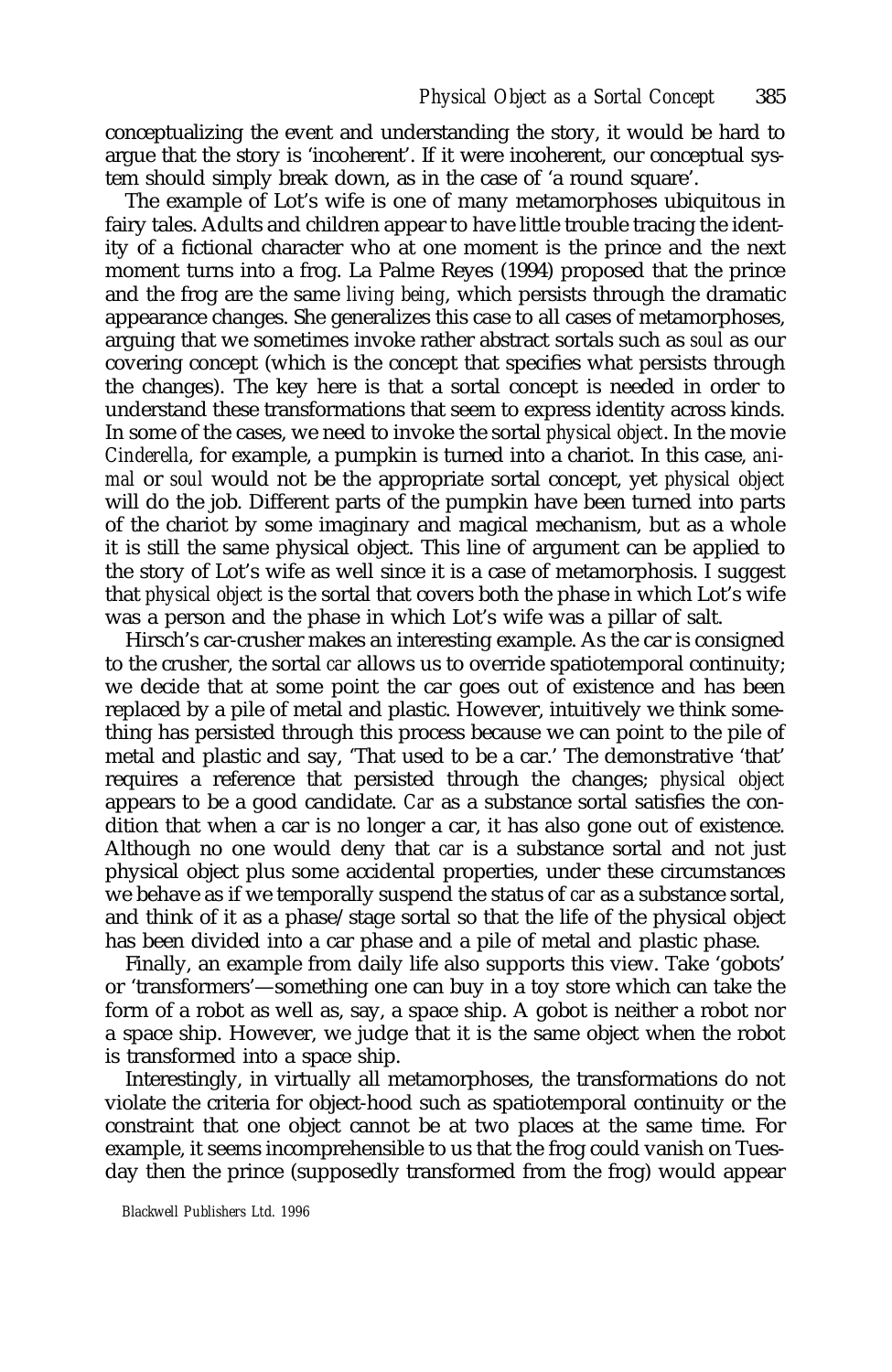somewhere else on Thursday and *nothing* exist in between. It seems a conceptual necessity that continuity be preserved in order for us to understand these fictional cases; this is consistent with the sortal *object* being the underlying covering concept. Wiggins and others have no explanation for this fact.<sup>6</sup> After all, Lois Lane finally figured out that Superman and Clark Kent were one and the same person because they never appeared in the same room at the same time!

# *3.3 'What Is It?'*

The last argument against 'object' being a sortal is that it does not answer the question 'what is it?'. It is true that once we know the names *table*, *computer*, *tree* or *dog*, a question such as 'what is it?' demands a specific sortal as an answer. However, when we encounter novel objects that we have never seen before, the answer 'it is an object' is acceptable. This answer is not as vacuous as it initially appears, because we would only apply this label 'an object' if we believe that this novel individual is three-dimensional, bounded, coherent and it can be quantified discretely. A puddle of some unknown liquid will not be called 'an object'!

Spelke (personal communication) pointed out to me that it may simply be pragmatically odd to answer 'an object' when asked 'what is it?'. The 'it' has already picked out some object in the array and the question 'what is it?' asks for further information. Of course the 'it' might simply pick out an individuated entity, e.g. a puddle, but it seems that 'object' is the default interpretation of 'it'. In discussing the primacy of the notion of a physical object, Kahneman et al. (1992) use the following example: as something is approaching from a distance, one might hear the sentence 'It is a bird, it is an airplane, it is Superman.' Here the reference of the pronoun 'it' does not change; it refers to the same physical object.

In sum, the arguments against 'object' being a sortal can be countered by applying the narrow sense of the word 'object', defined as *physical object*. One remaining question is addressed in the next section, namely why *physical object* is not equivalent to some basic notion of spatiotemporal continuity.

# *3.4 Spatiotemporal Continuity or the Sortal* Object*?*

One might suggest that perhaps all we need in addition to sortals such as *car*, *duck* and *person* is some general notion of spatiotemporal continuity. Hirsch (1982) has argued, convincingly in my view, that mere spatiotemporal continuity is not sufficient. An example involving novel objects makes this clear.

Most objects that we encounter in daily life, e.g. cars, trees, rocks and dogs, are relatively familiar. Our conceptual system assigns objects to kinds; the inferences we make are based on what kind of object we are dealing with. We individuate and trace the identity of objects by taking into account

I am indebted to Elizabeth Spelke for this observation.

*Blackwell Publishers Ltd. 1996*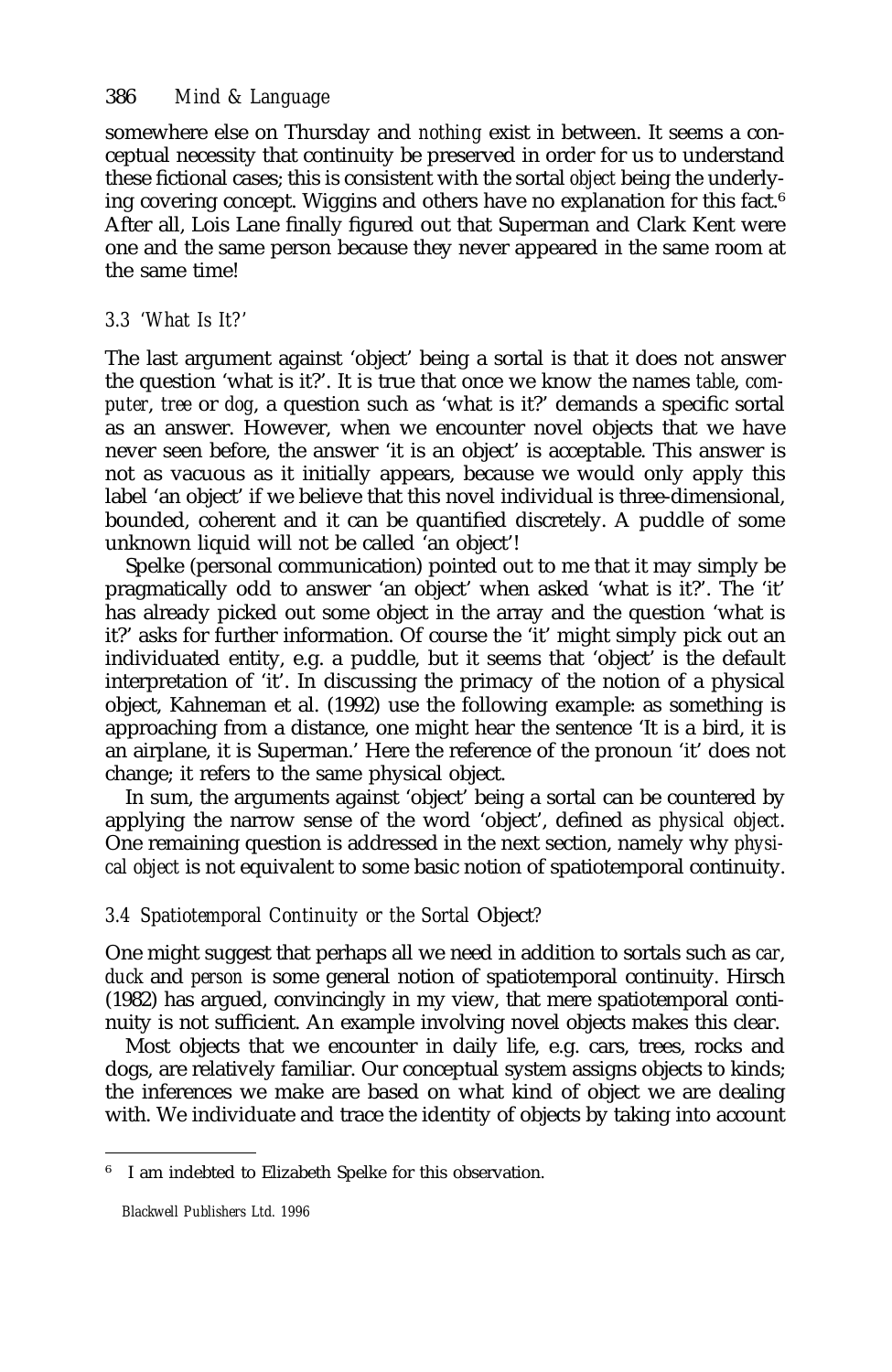what kind of object they are. Now imagine encountering something that we have never seen before, something that cannot be assimilated into one of the kinds we know about; can we still trace its identity over time? Consider Hirsch's (1982) example of a child who grows up on a farm and who has never seen a car before. Upon seeing a car moving in open field, can the child make any judgement about the identity of the car over time? As Hirsch argues, the following would never happen: after a while the child says, 'The object I was looking at was first rather wide and very oddly shaped, but now it is much more square.' Meanwhile he gestures with his hands to show that he was in fact piecing together the whole car and then just the middle section of the car without its front hood and back trunk even though the car has not undergone any qualitative or quantitative changes. Note that the child's hypothetical sentence preserves spatiotemporal continuity of the object, that is, the imaginary process of shrinking allows one to trace a spatiotemporally continuous path between all time slices of the car.

What prevents the child, or any adult, from making such a judgement? Hirsch (1982) argues for the existence of a basic rule, 'trace an object's career by following a spatiotemporally and qualitatively continuous path which minimizes changes as far as possible'. However, it is difficult to make precise the notion of minimizing changes because one can minimize change along different dimensions, e.g. minimizing a change of size may not be minimizing change of colour. I suggest that it is the concept of a *physical object* that guides the child's judgement in this case. The child applies the criteria for being the same *object*. That is, he picks out the object (which happens to be a car) and traces its identity over time. The imaginary shrinking process is prohibited because part of an object is not an object so long as that part does not fall off and starts to move independently on its own. In other words, object-hood requires an additional 'boundedness' condition that mere spatiotemporal continuity lacks.

In sum, several arguments show that adults utilize the sortal *physical object* in their construal of the world. Although we are not often forced to conceptualize the world in terms of physical objects instead of cars, trees, and tables, we resort to the sortal *physical object* under many somewhat out of the ordinary circumstances.

# *4. The Relation Between* **Physical Object** *and Other More Specific Sortals*

Macnamara et al. (1994) proposed that the relations among kinds are best characterized by underlying maps. My proposal for the relation between *physical object* and more specific sortals will be an extension of their theory.

The relation between a phase sortal such as *passenger* and a substance sortal such as *person* is one of underlying map as opposed to class inclusion. An underlying map is simply a function that maps members of a set A to members of a set B. Note that unlike class inclusion relations, it is possible to map more than one member of A onto a single member of B. For example, a passenger from set A is mapped onto a person from set B—u: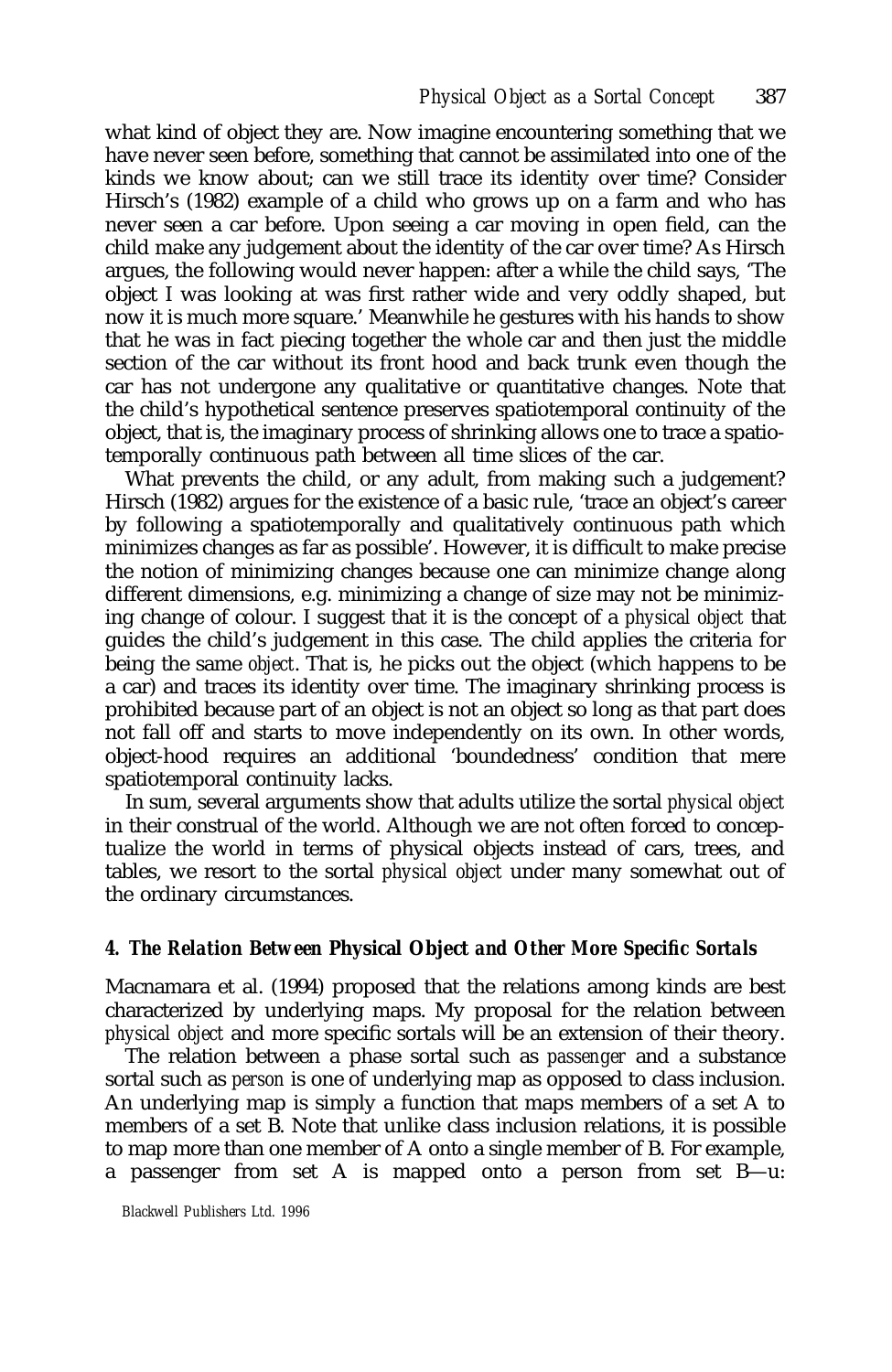*passenger* → *person*. In this process, a member of the kind *passenger*, p, is identified with u(p), a member of the kind *person*, a. Thus u(p) is the person underlying the passenger p. It is also possible to have more than one passenger mapped onto one person. If a passenger, p, is identified with a person,  $u(p)$ , and another passenger, p', is identified with person,  $u(p')$ , then if  $u(p) = u(p)$ , the two passengers would map onto one and the same person.

Similarly, the relation between *cow* and *animal* is also one of underlying map even though *cow* is not a phase/stage sortal. The mechanism is the same in the two cases (see Macnamara et al., 1994, for a detailed discussion). This proposal may be extended to the relation between a kind such as *car* and the kind *physical object*. There is an underlying map between members of the kind *car* and members of the kind *physical object*. A member of the kind *car* is identified with u(c), a member of the kind *physical object*.

Two issues should be clarified at this point. First, a car is *not* identical to a physical object. This is important because if a car were identical to a physical object, we would run into the following problem: Suppose we consign the car to a crusher, at a certain point the car goes out of existence. But as I argued in the last section, the physical object has survived the crushing process. If the car were identical to the physical object, it would be absurd to say that the car has gone out of existence but the physical object has not.7 Second, *physical object* is not a universal kind that all other kinds are predicates of as the relation between *physical objects* and other more specific sortals is not construed as one of class inclusion, as suggested above. More importantly, *physical object* is certainly not a bare particular in the sense of an attribute-free support for attributes because *physical object* has its own criteria of individuation and identity. It is, after all, a sortal.

## *5. Implications for Cognitive Development*

Adults generally conceptualize the world in terms of cars, people, trees and telephones and they do not see them as types of physical objects. However, in a number of situations (discussed above), adults resort to the sortal *physical object* and temporarily suspend their beliefs that *car* and *tree* are substance sortals. Young infants, on the other hand, may begin with an innate mechanism to give them individuated entities, i.e. physical objects, and acquire more specific sortals later (see Lowe, 1989, for a similar proposal from a philosophical standpoint). This way of building a baby has three advantages.

First, it gives the baby an initial conceptual state that can develop into an adult-like system because the initial state has *some* criteria for individuation and identity. The traditional view holds that the infant's world does not contain any objects persisting through time and space, hence there is no criterion for individuation and identity (Piaget, 1954; Quine, 1960). An important question to ask is: if this 'blank slate' characterization of the initial

<sup>7</sup> I am indebted to Robert Stalnaker for this point.

*Blackwell Publishers Ltd. 1996*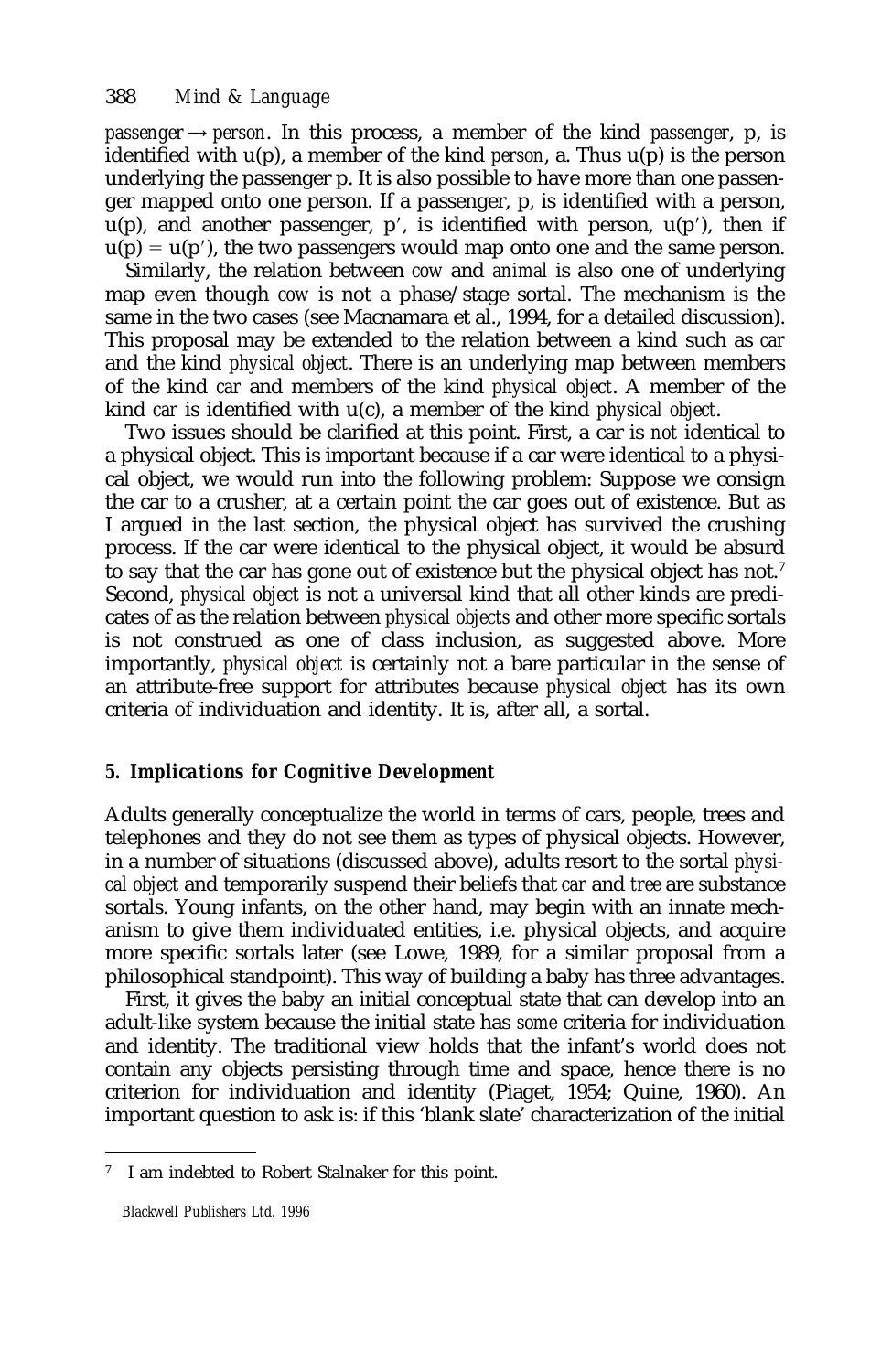state were correct, what kind of learning mechanisms would enable the child to later develop a conceptual system that is based on adult's ontology of individuated entities? There are two proposals in the literature.

The first, suggested by Quine, is that by acquiring certain quantificational properties of a natural language the infant comes to reconstruct her ontology. However, Soja et al. (1991) have shown that children has fully distinguished individuated and non-individuated entities long before they acquire the quantificational properties reflected in the syntax of English. In particular, well before children have mastered the count/mass distinction (as determined by their use of determiners), they distinguish individuated and non-individuated entities; this conceptual distinction guides the child's inferences in acquiring the meanings of nouns.

A second proposal, entertained but rejected by Kohler (1947) and Hirsch (1982), goes roughly as follows. Suppose a child starts off with a conceptualization of the world that does not have any principles of individuation and identity but only a quality space of some sort, the child can then observe that sets of sensations which have the same texture and colour but differ in these respects from their environment tend to move together, i.e. behaving like units. The child then comes to learn that there are individuated units in the world. However, this proposal is a non-starter. If the child experiences the world in terms of fleeting pieces from moment to moment, what would ever enable the child to notice that certain sensations move together? In order to observe that certain sensations tend to behave as units and notice the fact that these sensations tend to appear and disappear together, one has to already have some criteria for individuation in order to pick out a set of sensations—a good candidate seems to be the spatiotemporal criteria. But how could one ever learn those criteria for individuation? The answer seems to be that one couldn't. They would need to be 'hard wired'. Such accounts of learning simply cannot be formulated without presupposing some criteria for individuation and identity. In other words, it seems an impossible task for a child who starts with a conceptual system void of criteria of individuation and identity to ever acquire the adult conceptual system.

The second advantage of building a baby this way is an argument from learnability. From the learner's point of view, the spatiotemporal criteria that I discussed in this paper are the most reliable, whereas the property/kind criteria are less so. The spatiotemporal criteria apply across the board to all physical objects whereas the property/kind criteria vary from kind to kind. Presumably these kind-relative criteria have to be learned through interacting with the world.<sup>8</sup> Therefore the baby may be better off to start with

<sup>8</sup> One could imagine a maturational process that would enable the child to represent more specific sortals. For instance, it is possible that the 10-month-old infants have distinct visual pathways representing the 'where' and the 'what' of objects. Integration of these two sources of information may be required for representing specific sortals and the infants' failure is due to their inability to integrate these two types of information (see Xu, 1997, for a more detailed discussion).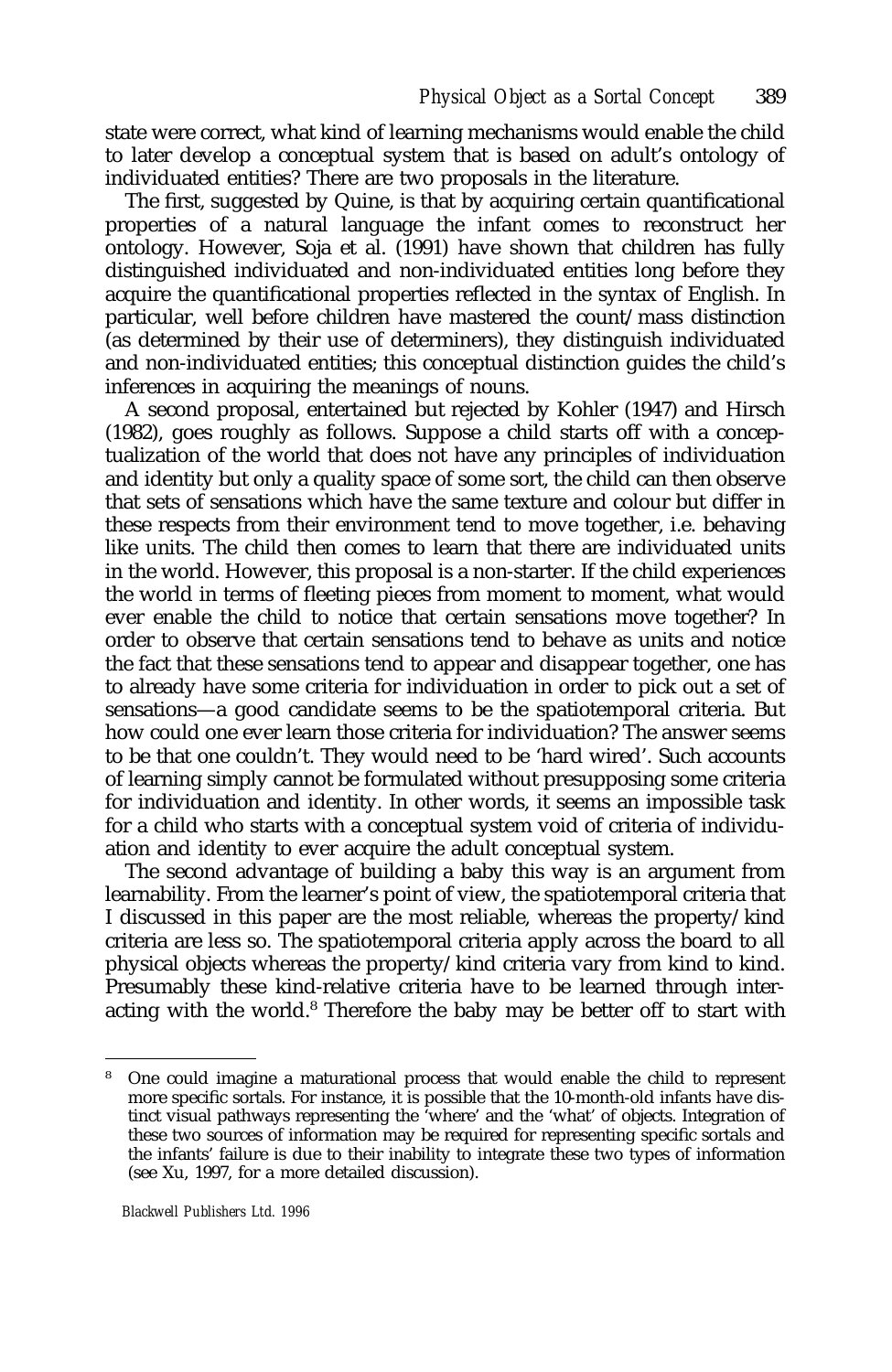the spatiotemporal criteria—having initially individuated the objects, they are in a good position to gradually learn about which of their properties stay stable over time.

A third advantage is an evolutionary consideration suggested by Kellman (1993). He argues that because infants have certain limitations in attention span and motor control, it is difficult for an infant to correct a mistake in perception. So it is desirable that the initial perceptual capabilities of the child be the ones that have the highest ecological validity and that are the least misleading. Spatiotemporal information is, in general, a more valid indicator of the environment than information from static arrays. It is possible that the evolution of human perceptual system may have exploited such a relationship between spatiotemporal information and the environment. An infant who initially depends heavily on spatiotemporal information in perceiving the world may be getting the most accurate picture of the environment and may therefore survive more readily.

# *6. How Do Infants Acquire Sortals such as* **Cup** *and* **Dog***?*

Finally, a few words on how a child might acquire the more specific sortals such as *car* or *dog*. A maturational process may allow the infant to integrate information about object properties with information about object locations. Moreover, infants may be built to expect that there are more specific substance sortals and they may have an innate syntax–semantics mapping between count nouns and sortals. Thus count nouns of a language may provide pointers for the child as to what sortals there are (see Xu, 1997, for a more detailed discussion and suggestive evidence). The process of learning a count noun may also be the process of identifying a more specific sortal, provided that it is transparent to the child that these nouns pick out objects in the world.

> *Department of Brain and Cognitive Sciences Massachusetts Institute of Technology*

# *References*

- Baillargeon, R. and Graber, M. 1987: Where's the Rabbit?: 5.5-month-old Infants' Representation of the Height of a Hidden Object. *Cognitive Development*, 2, 375–92.
- Baillargeon, R., Spelke, E.S. and Wasserman, S. 1985: Object Permanence in 5 month-old Infants. *Cognition*, 20, 191–208.
- Bower, T.G.R. 1974/1982: *Development in Infancy*. San Francisco: W.H. Freeman.
- Cohen, L.B. and Caputo, N.F. 1978: Instructing Infants to Respond to Perceptual Categories. Paper presented at the Midwestern Psychological Association Convention, Chicago, IL.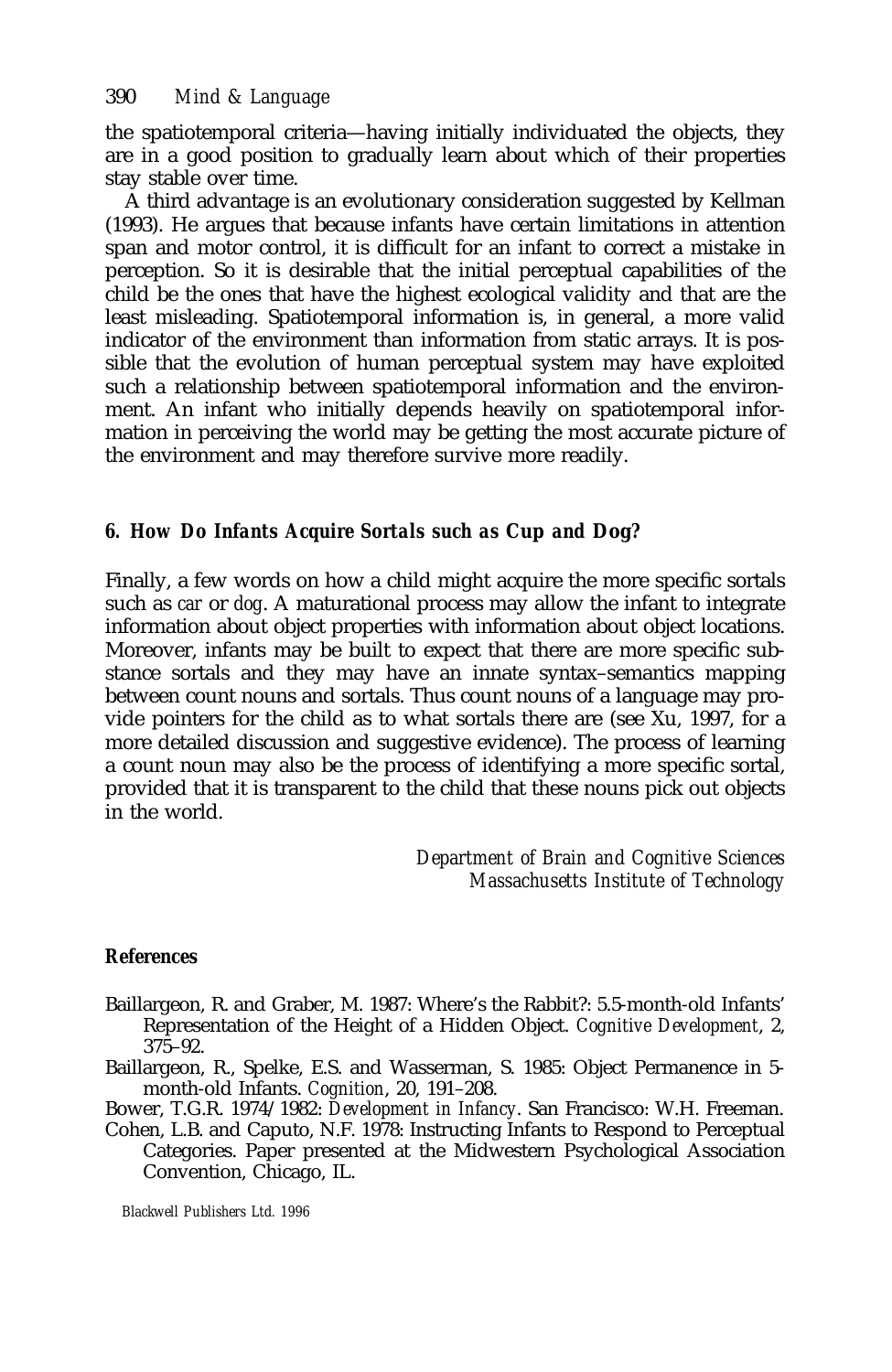- Cohen, L.B. and Younger, B.A. 1983: Perceptual Categorization in the Infant. In E.K. Scholnick (ed.), *New Trends in Conceptual Representation*. Hillside, NJ: Lawrence Erlbaum Associates, pp. 197–200.
- Eimas, P. and Quinn, P. 1994: Studies on the Formation of Perceptually-based Basic-level Categories in Young Infants. *Child Development*, 65, 903–17.
- Fodor, J.A. 1983: *The Modularity of Mind*. Cambridge, MA.: MIT Press.
- Frege, G. 1884/1959: *The Foundations of Arithmetic*. Oxford: Blackwell.
- Geach, P. 1962: *Reference and Generality*. Cornell University Press.
- Gleitman, L.R. 1990: The Structural Sources of Verb Meanings. *Language Acquisition*, 1:1, 3–55.
- Gratch, G. 1982: Responses to Hidden Person and Things by 5-, 9-, and 16-monthold Infants in a Visual Tracking Situation. *Developmental Psychology*, 18:2, 232–7.
- Grimshaw, J. 1981: Form, Function, and the Language Acquisition Device. In Baker and McCarthy (eds), *The Logical Problem of Language Acquisition*. Cambridge, MA.: MIT Press.
- Gupta, A.K. 1980: *The Logic of Common Nouns*. New Haven: Yale University Press.
- Hirsch, E. 1982: *The Concept of Identity*. Oxford University Press.
- Huntley-Fenner, G.N. and Carey, S. 1995: Individuation of Objects and Non-solid Substances: A Pattern of Success (Objects) and Failure (Non-solid Substances). Invited poster presented at the Biennial Meeting of the Society for Research in Child Development, Indianapolis, IN.
- Jackendoff, R. 1983: *Semantics and Cognition*. Cambridge, MA.: MIT Press.
- Kahneman, D., Treisman, A. and Gibbs, B. 1992: The Reviewing of Object Files: Object-specific Integration of Information. *Cognitive Psychology*, 24, 175–219.
- Kellman, P. 1993: Kinematic Foundations of Infant Visual Perception. In C. Granrud (ed.), *Visual Perception and Cognition in Infancy*. Hillsdale, NJ.: Lawrence Erlbaum Associates, pp. 121–73.
- Kohler, W. 1947: *Gestalt Psychology*. New York: Liveright Publishing Corporation.
- La Palme Reyes, M., Macnamara, J., Reyes, G.E. and Zolfaghari, H. 1994: Proper Names and How They Are Learned. *Memory*, 1:4, 433–55.
- La Palme Reyes, M. 1994: Referential Structure of Fictional Texts. In Macnamara and Reyes (eds), *The Logical Foundations of Cognition*. Oxford University Press.
- Lowe, E.J. 1989a: *Kinds of Being: A Study of Individuation, Identity, and the Logic of Sortal Terms*. Oxford: Blackwell.
- Lowe, E.J. 1989b: What Is A Criterion of Identity? *The Philosophical Quarterly*, 39:154, 1–21.
- Macnamara, J. 1987: *A Border Dispute: The Place of Logic in Psychology*. Cambridge, MA.: MIT Press.
- Macnamara, J. 1994: Logic and Cognition. In Macnamara and Reyes (eds), *The Logical Foundations of Cognition*. Oxford University Press.
- Macnamara, J. and Reyes, G.E. 1994: *The Logical Foundations of Cognition*. Oxford University Press.
- Macnamara, J., Reyes, G. and La Palme Reyes, M. 1994: Reference, Kinds, & Predicates. In Macnamara and Reyes (eds), *The Logical Foundations of Cognition*. Oxford University Press.
- Mandler, J., Bauer, P.J. and McDonough, L. 1991: Separating the Sheep from the Goats: Differentiating Global Categories. *Cognitive Psychology*, 23, 263–98.
- Meicler, M. and Gratch, G. 1980: Do 5-month-olds Show Object Conception in Piaget's Sense? *Infant Behavior and Development*, 3, 265–82.